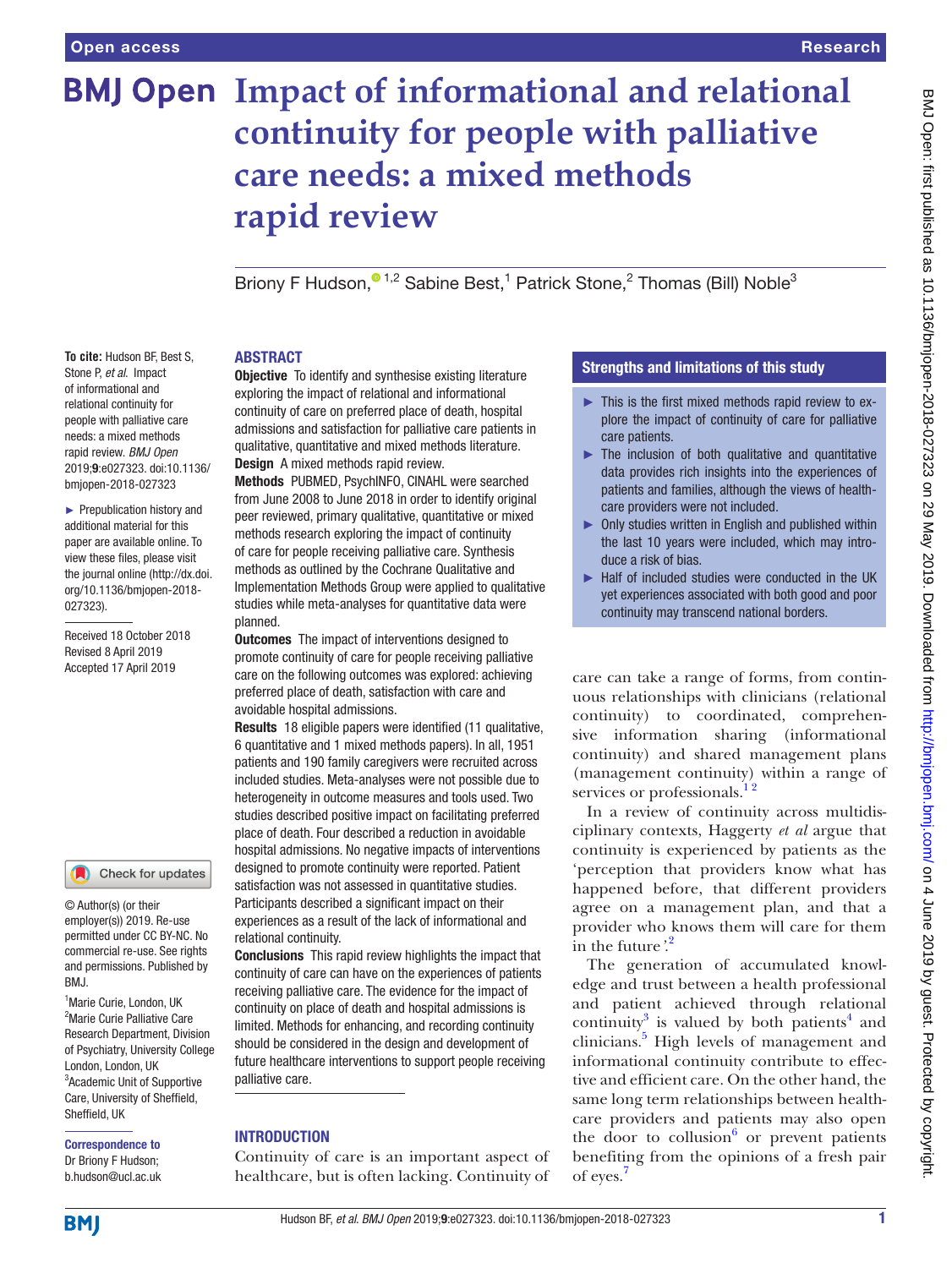On balance, evidence suggests continuity is beneficial for a range of populations across a range of outcomes. Lower levels of continuity have been associated with higher emergency department use throughout the life span.<sup>89</sup> Continuity has also been associated with patient satisfaction,<sup>10</sup> fewer hospital admissions<sup>11 12</sup> and improved care for long term conditions such as diabetes.<sup>13</sup> Compelling evidence for the promotion of relational continuity was provided in a recent systematic review which highlighted a relationship between increased continuity and lower mortality rates.<sup>[14](#page-12-11)</sup> In response, international policies and charters call for the promotion of continuity within healthcare services.<sup>[15–17](#page-12-12)</sup>

However, the challenges to ensuring continuity are many and multifaceted. Within healthcare services that face growing demands and reducing resources, promoting and achieving continuity of care can be difficult.<sup>18</sup> The size of medical organisations is growing<sup>19</sup> and the number of physicians seeing patients on a part time basis is increasing.<sup>[20](#page-13-1)</sup> The demands for rapid access to care are hard to balance with the demands for continuity.

Continuity may become increasingly important or valued in a person's care as they age, develop comorbid conditions or as their health deteriorates.<sup>121</sup>It has been estimated that 69%–82% of persons who die in high-income countries would benefit from palliative care,  $2^2$  a figure which is likely to increase. As the population of many western countries continues to age, the need for greater continuity in services may become more pressing as the impact of the presence or absence of continuity may be more keenly felt towards the end of life.

The number of different professionals and services involved in community palliative care can make continuity of care challenging, $23$  yet continuity was identified as one of the top 10 issues identified by the James Lind Alliance Palliative and end of life care Priority Setting Partnership.<sup>24</sup>

The literature exploring the impact of continuity in palliative care is relatively young, yet promising. Continuity has been reported to be independently associated with patient ratings of care during cancer treatment, $25$ while greater involvement of primary care physicians at the end of life is associated with deaths outside of hospital, and receiving home care or hospice support. $26$  A review of integrated palliative care models across Europe called for greater efforts to enhance continuity.<sup>[27](#page-13-7)</sup>

In response, this rapid review aims to identify and synthesise the existing literature, exploring the impact of continuity of care (both relational and informational) on the experiences of palliative care patients and their families.

#### **OBJECTIVES**

1. To identify, from the perspectives of people receiving palliative care and their families, friends or carers the potential impact of continuity (or lack of continuity) on their experiences of care.

2. To explore the impact of interventions designed to promote continuity for people receiving palliative care on achieving preferred place of death, reducing avoidable hospital admissions and satisfaction with care.

#### **METHODS**

The guidelines put forward by the Palliative Care Evidence Review Service  $(PaCERS<sup>28</sup>)$  $(PaCERS<sup>28</sup>)$  $(PaCERS<sup>28</sup>)$  were used to shape this rapid review.

## Inclusion criteria for studies

## Types of participants

Interventions recruiting adults (aged over 18 years) receiving palliative care and/or their family, friends or carers. Participants at all stages of a terminal illness, including the dying phase were included, in line with previous systematic reviews in this area.<sup>[29](#page-13-9)</sup>

#### Types of studies and outcomes

Original peer reviewed studies published in English within the last 10 years (June 2008–June 2018) presenting primary qualitative, quantitative or mixed methods interventions exploring the impact of continuity in palliative care were eligible for inclusion.

Specifically:

- ► Qualitative studies collecting information about the experience of continuity for palliative care patients or their families (including bereaved family members). Studies also including the views of healthcare providers were included if the voices of patients and carers could be separated.
- Prospective interventions designed to promote continuity and explore the impact of this on reducing avoidable hospital admissions, enabling preference for place of death, or patient or carer satisfaction with care. The following methodologies were included randomised controlled trials, non-randomised controlled trials/quasiexperimental trials and before– after studies.

Retrospective studies, grey literature, reviews, conference abstracts and qualitative studies exploring the perspectives of healthcare professionals were not eligible.

<span id="page-1-0"></span>

| <b>Table 1</b>           | PUBMED search strategy                                                                                                                                                                  |
|--------------------------|-----------------------------------------------------------------------------------------------------------------------------------------------------------------------------------------|
| Palliative care          | ((terminal* OR (advanced disease) OR<br>palliativ* OR (palliative care) OR (palliative<br>medicine) OR (end of life))                                                                   |
| <b>AND</b><br>Continuity | ((continuity) OR (partnership working)<br>OR (collaborat*) OR (communication) OR<br>(shared working) OR (joint working) OR<br>(shared care) OR (extended team))                         |
| AND outcomes             | ((experience) OR (satisfaction) OR (place<br>of death) OR (health care utilisation)<br>OR (appointment*) OR (admission*) OR<br>(hospital admission) OR (readmission) OR<br>(emergency)) |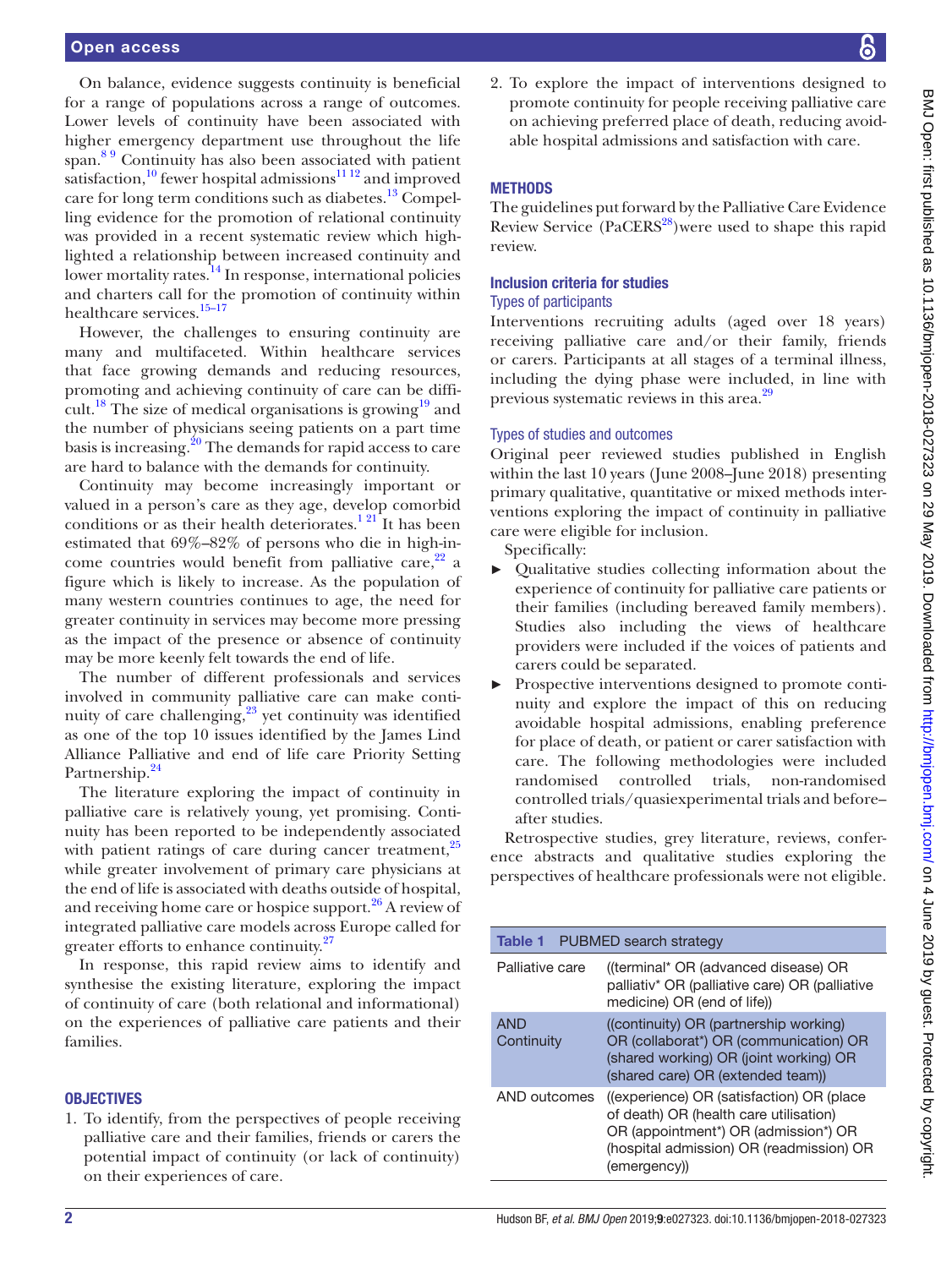| All studies                                                                                                                                                                                                                             | Intervention studies                                                                                                                                                                                           | Qualitative studies                                                                                                          |  |  |  |  |
|-----------------------------------------------------------------------------------------------------------------------------------------------------------------------------------------------------------------------------------------|----------------------------------------------------------------------------------------------------------------------------------------------------------------------------------------------------------------|------------------------------------------------------------------------------------------------------------------------------|--|--|--|--|
|                                                                                                                                                                                                                                         |                                                                                                                                                                                                                |                                                                                                                              |  |  |  |  |
| Participant type (patient,<br>$\bullet$<br>carer, both)<br>Diagnosis<br>$\bullet$<br>Study design &<br>$\bullet$<br>methodology<br>continuity<br>of<br>Type<br>$\bullet$<br>(relational/<br>explored<br>informational)<br>Main findings | Components of<br>interventions<br>Impact of intervention<br>$\bullet$<br>on specified outcomes<br>(patient/carer<br>satisfaction with care,<br>preferred place of death<br>or reducing hospital<br>admissions) | labeled<br>All<br>text<br>as<br>"results" or "findings"<br>(both in the abstracts<br>and texts of papers) were<br>extracted. |  |  |  |  |

<span id="page-2-0"></span>Figure 1 Data extracted from identified studies.

## Search method for identification of studies

#### Electronic searches

The following databases were searched: PUBMED, PsychINFO, CINAHL. Reference lists and forward searches of relevant publications were also screened.

#### Search terms

Based on previous reviews of the literature on palliative care and continuity, $^{23\,30}$  the free text and indexed terms listed in [table](#page-1-0) 1 were used to identify relevant articles.

## Data collection and analysis

## Data screening

Studies were screened by one researcher (BFH) and eligible studies were checked by a second (BN). Queries over the eligibility of studies were discussed with the research team (SB, BN and BFH).

#### Data extraction

A unique form was developed to capture the following data from each eligible study. [Figure](#page-2-0) 1 outlines the data that were extracted from each study.

#### Data analysis

#### Quality assessment

To assess the methodological rigour of included studies, a tool developed by Hawker *et*  $a^{\beta}$  was used. The results are presented in online [appendix 1.](https://dx.doi.org/10.1136/bmjopen-2018-027323)

## Quantitative data analysis

Due to the heterogeneity of outcomes, meta-analyses were not possible. A narrative summary of studies was provided.

## Qualitative data analysis

Synthesis methods as outlined by the Cochrane Qualitative and Implementation Methods Group were applied and the review was reported according to Enhancing transparency in reporting the synthesis of qualitative research guidelines.<sup>32</sup> Qualitative synthesis involves reinterpretation by considering the findings of multiple studies within an analysis, $3\frac{33}{10}$  $3\frac{33}{10}$  $3\frac{33}{10}$  using a three-step process:

coding, developing descriptive themes and generating analytical themes.<sup>34</sup> All data titled findings or results were entered into NVivo for analysis, in line with previous reviews using qualitative synthesis.<sup>[34 35](#page-13-13)</sup>

## Patient and public involvement

This review was motivated by the priorities identified in the James Lind Alliance Palliative and end of life care Priority Setting Partnership, $24$  which included the views of patients and the public. No further patient and public involvement was incorporated into this review.

## **RESULTS**

[Figure](#page-3-0) 2 presents a flow diagram of the study selection process. The initial search yielded 339 citations and 18 articles met the inclusion criteria (11 qualitative, 6 quantitative and 1 mixed methods).

## Study characteristics

Half of included studies were conducted in the UK (50%, n=9), three were conducted in the USA or Canada, two in Australia and one each in Iceland, the Netherlands, Sweden and Denmark. Tables [2 and 3](#page-4-0) outline the sample, methodology, components of intervention, types of continuity assessed, outcome measures included and whether the intervention was found to be effective.

## Study methodology

The majority of eligible quantitative and mixed methods studies used quasiexperimental methodologies (86%, n=6). One randomised controlled trial $36$  was included. Two interventional studies included a control group, [36 37](#page-13-14) two used an interrupted time series design<sup>[38 39](#page-13-15)</sup> and three did not include a comparison group. $40-42$ 

For qualitative studies, semi structured interviews with patients or their carers were the most common method of data collection<sup>43–49</sup> (64% of qualitative studies, n=7), three studies undertook multiple interviews with participants, $50-52$  while one utilised focus groups. [53](#page-13-19) Qualitative data were analysed using thematic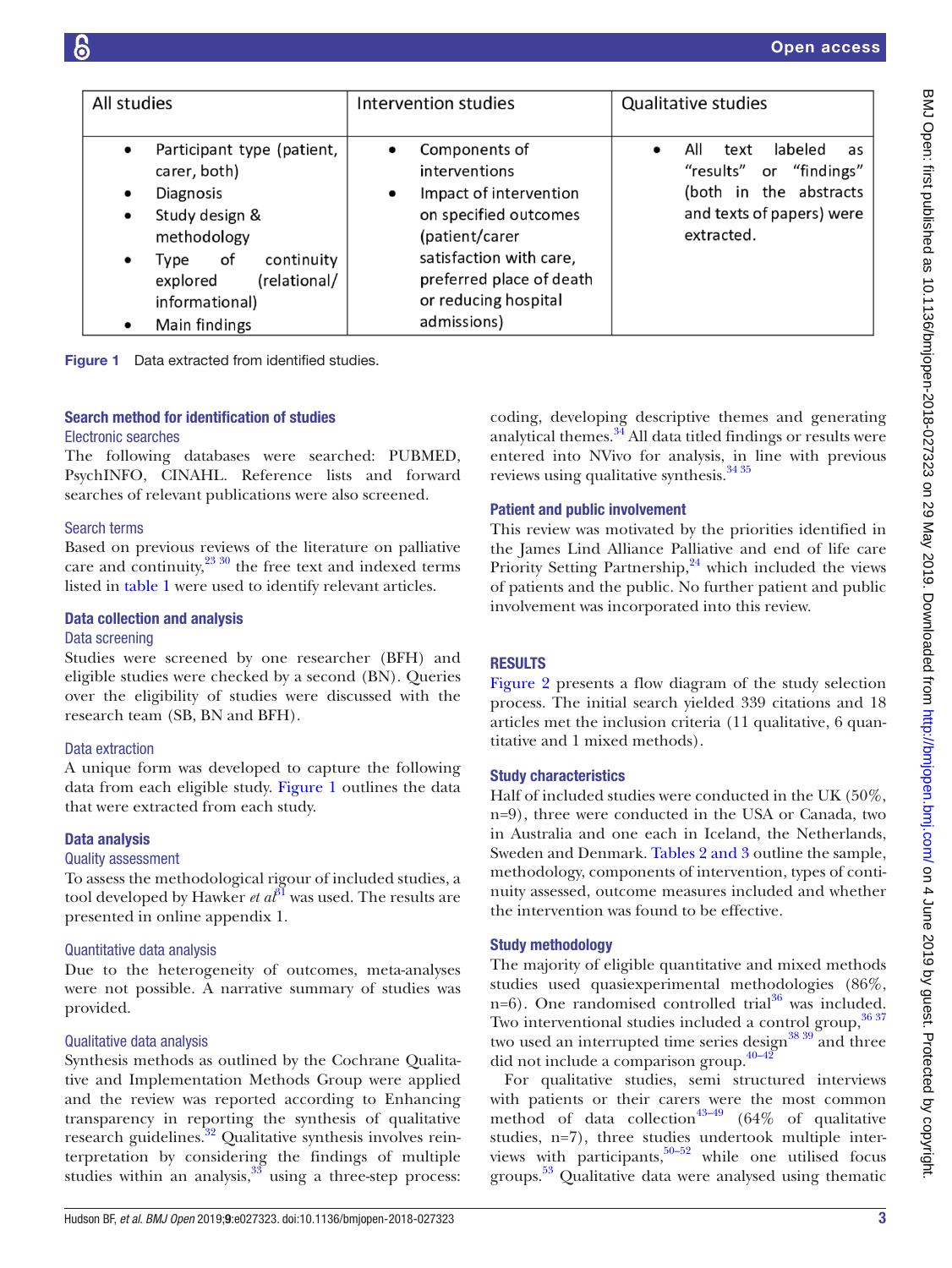

<span id="page-3-0"></span>Figure 2 Preferred Reporting Items for Systematic Reviews and Meta-Analyses flow diagram outlining study identification, screening, eligibility and inclusion.

analysis,  $44-46$   $49$   $51$  framework analysis,  $47$   $48$  a qualitative descriptive approach<sup>50 53</sup> or content analysis.<sup>43</sup>

#### **Participants**

In all, 1951 patients and 190 family caregivers were recruited across included studies. Most studies (n=10) recruited patients with a range of illnesses, identified as requiring palliative care, three studies recruited patients with cancer<sup>[36 45 48](#page-13-14)</sup> while three recruited patients with a different diagnosis (chronic obstructive pulmonary disease, $38$  Parkinson's disease, $47$  advanced heart failure $43$ ). Two studies recruited bereaved family members.<sup>4453</sup>

#### Quantitative studies

#### Components of interventions

To examine which types of continuity were implemented within each intervention, we considered the elements within each intervention separately. Each intervention was complex and included multiple components. In total, the interventions included 12 different components, used in a variety of combinations ([table](#page-9-0) 4). All interventions included regular contact or follow-up appointments with the same healthcare professional (relational continuity) and the majority included liaison between medical teams (informational continuity) (86%, n=6).

#### Impact of interventions upon identified outcomes

Due to the heterogeneous nature of studies it was not possible to conduct a meta-analysis. A narrative summary of the findings of interventional studies, with regard to preferred place of death, hospital admissions and satisfaction with care is provided.

## Place of death

Over half of interventions identified explored impact on place of death (n=4, 57% interventional studies). $3740-42$ Two interventions $3742$  reported a positive impact on facilitating preferred place of death while this was difficult to assess in two interventions due to a lack of comparator or limited information being reported. No studies described a negative impact, or a decrease in the number of deaths occurring in the preferred locations.

Preferred place of death was achieved for 91% of patients (92 of 101 participants for whom this was known) receiving care from the 'Hospice Assist at Home' inter-vention.<sup>[42](#page-13-23)</sup> Patients receiving care coordination from a GP registrar were more likely to die at home than control participants (OR 0.41 (95% CI 0.20 to 0.86); p=0.02) in van de Mortel *et al*'s intervention.

O'Connor *et al* report that preferred place of death was achieved for 59% of participants that died during the study period (20/34 participants). In the absence of a control group, the authors compare this to figures from the wider Australian population which state that 14% of those that wish to die at home, do so. Morris *et al* did not report preference for place of death.<sup>41</sup>

#### Hospital admissions

Six studies explored the impact of intervention on hospital admission rates.<sup>36–41</sup> The majority<sup>37–40</sup> (n=4) described a reduction in avoidable hospital admissions for people enrolled in interventions. In two studies a lack of comparison information makes this difficult to assess, although no interventions describe increases in hospital admissions.

The four studies reporting a reduction in hospital admissions used the following types of intervention: care coordination by a GP registrar,  $37$  a nurse practitioner,  $40$ a specialist nurse<sup>38</sup> and an intervention to improve care transitions including postsurgical follow-up calls and mandatory early follow-up appointments with oncology teams.[39](#page-13-25) A number of limitations were observed including differences between the control and intervention groups at baseline, $37 \text{ small sample sizes}^{38}$  and lack of preintervention data.<sup>40</sup>

While Morris *et al* report that 90% (70 out of 78) of care home residents desiring a palliative course, enrolled in a model of palliative care consultation were never hospitalised, the lack of comparison data make conclusions difficult. Seven participants were hospitalised over the course of the intervention, despite orders for no hospitalisation, although this represents less than 10% of the sample.

Edwards *et al* relied on participant-reported healthcare utilisation to assess impact on hospital admissions. While participants were enrolled in a seamless care programme, other sources of medical care were still sought. Data from the control condition were not reported.

#### Patient satisfaction with care

No interventional studies measured the impact of the intervention on patient or carer satisfaction with care.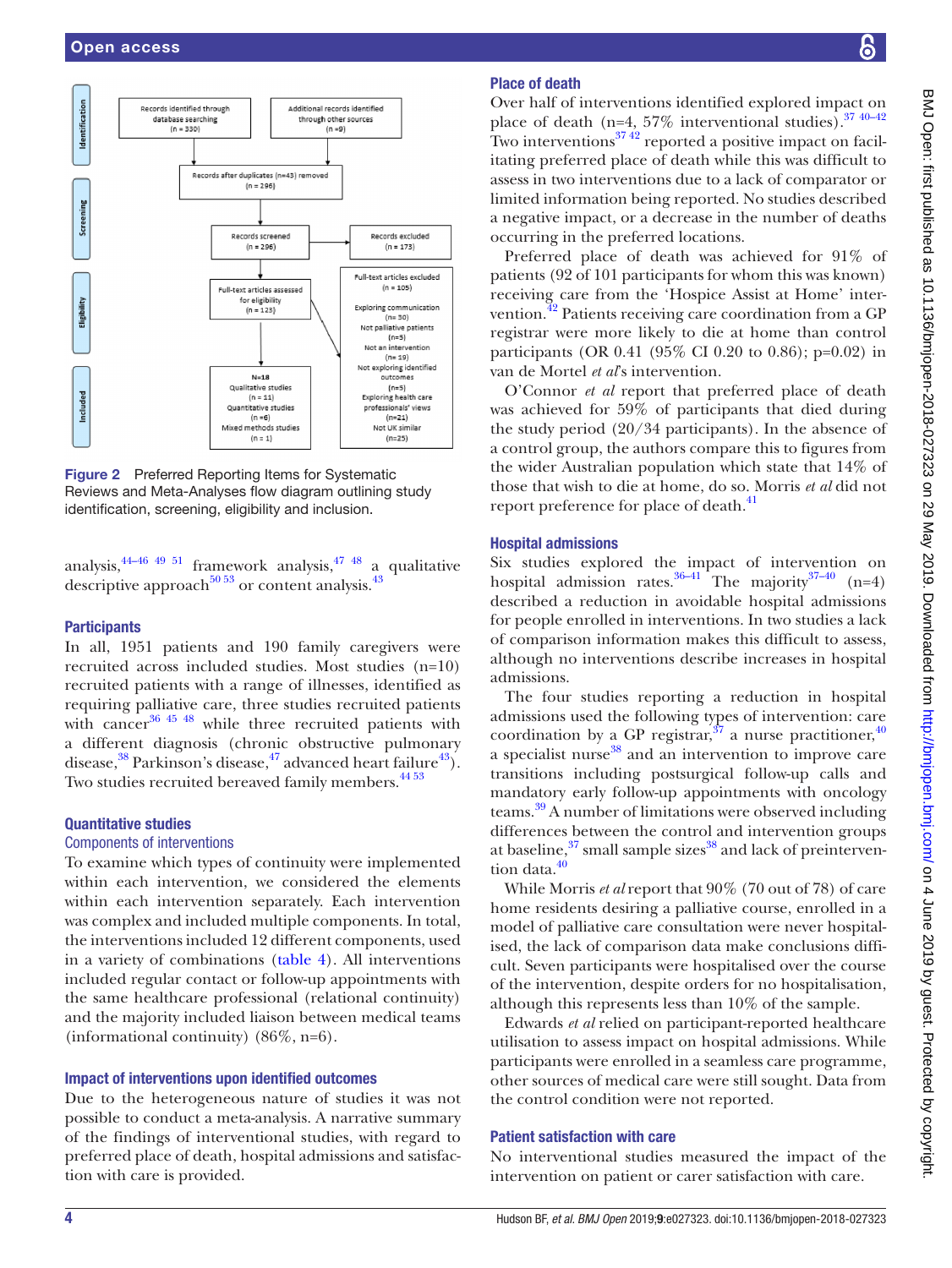| $\overline{\phantom{a}}$ |
|--------------------------|

<span id="page-4-0"></span>

| Quantitative studies<br>Table 2 |           | Summary of reviewed quantitative and mixed methods studies                                                                                                                                                                                                                                                                                                                                                                                                                     |                |                                                          |                                                 |                                                                                                                                    |                                   |                |                                                                                                                                                          |                                                                                                                                                                                                                                                                                             |                                                                                                                                                                                      |
|---------------------------------|-----------|--------------------------------------------------------------------------------------------------------------------------------------------------------------------------------------------------------------------------------------------------------------------------------------------------------------------------------------------------------------------------------------------------------------------------------------------------------------------------------|----------------|----------------------------------------------------------|-------------------------------------------------|------------------------------------------------------------------------------------------------------------------------------------|-----------------------------------|----------------|----------------------------------------------------------------------------------------------------------------------------------------------------------|---------------------------------------------------------------------------------------------------------------------------------------------------------------------------------------------------------------------------------------------------------------------------------------------|--------------------------------------------------------------------------------------------------------------------------------------------------------------------------------------|
|                                 |           | Continuity*                                                                                                                                                                                                                                                                                                                                                                                                                                                                    |                |                                                          |                                                 |                                                                                                                                    | relevant to<br>Outcomes<br>review |                |                                                                                                                                                          |                                                                                                                                                                                                                                                                                             |                                                                                                                                                                                      |
| Author                          | Country   | Components of intervention R                                                                                                                                                                                                                                                                                                                                                                                                                                                   | z<br>۰         |                                                          | Participants                                    | Method                                                                                                                             | Pod<br>ဖ                          | 운              | Outcomes                                                                                                                                                 | Main findings                                                                                                                                                                                                                                                                               | Intervention<br>successful?                                                                                                                                                          |
| van de Mortel<br>et al          | Australia | $\pmb{\times}$<br>3-month follow-up (for stable<br>registrar who conducted an<br>and updated the plan if the<br>and case conferenced with<br>initial patient assessment,<br>available during business<br>hours, but was extended<br>to after hours as funding<br>Care coordinated by GP<br>the medical and nursing<br>This service was initially<br>teams and the family to<br>patients) or reassessed<br>develop the care plan.<br>patient deteriorated.<br>became available. | $\times$       | $(exp: n=99)$<br>191                                     | Adults 218 years<br>with a terminal<br>illness. | quasiexperimental<br>(no pretest<br>measures).<br>design<br>⋖                                                                      | $\times$                          | $\pmb{\times}$ | Hospital admissions per 100<br>patient-days, proportion of<br>deaths at home.                                                                            | than intervention group (OR<br>to have $\geq$ 2 admissions than<br>0.41 (95% CI 0.20 to 0.86);<br>2.67 (95% CI 1.39 to 5.11);<br>the intervention group (OR<br>Controls were significantly<br>Controls were more likely<br>less likely to die at home<br>p<0.003) per 100 days.<br>$p=0.02$ | significant differences<br>Yes although some<br>between control<br>and intervention<br>participants                                                                                  |
| and Jonsdottir<br>Ingadottir    | Iceland   | $\times$<br>interdisciplinary collaboration.<br>multidisciplinary response to<br>Regular telephone contact<br>Visits patients at home for<br>Specialist nurse acts<br>acute exacerbations.<br>as a coordinator of<br>Nurse coordinates<br>initial assessment                                                                                                                                                                                                                   | $\times$       | 50                                                       | COPD patients                                   | Interrupted time<br>series study                                                                                                   |                                   | $\times$       | psychometrics (HRQL,<br>HADS), smoking rate<br>BMI, capacity to use<br>medications, length<br>of hospitalisation,                                        | significantly different in T1,<br>reduced by 79% and 78%,<br>hospital because of COPD<br>The number of days spent<br>of other diseases was not<br>in the hospital because<br>rate and days spent in<br>Hospital admission<br>respectively.<br>T <sub>2</sub> and T <sub>3</sub>             | Yes                                                                                                                                                                                  |
| O'Conner                        | Australia | $\pmb{\times}$<br>12-month evaluation of nurse<br>their preferred place of care.<br>practitioner role in palliative<br>Facilitate timely discharges<br>Aims of nurse practitioner<br>To help patients achieved<br>and admissions between<br>relationships between<br>Enhance professional<br>services<br>services.<br>were:<br>care.                                                                                                                                           | $\pmb{\times}$ | 105 records<br>Referred to<br>examined<br>service<br>683 | Palliative care<br>patients                     | led practitioner role<br>evaluation of nurse<br>And note review<br>Mixed methods-<br>(no pretest data<br>Qualitative<br>collected) | $\times$                          | $\pmb{\times}$ | How quickly patient seen by<br>Decreased unplanned/<br>Qualitative feedback<br>preventable hospital<br>NP after referral<br>Place of death<br>admissions | 53 potential presentations to<br>A&E had been averted, with<br>died in their place of choice<br>only nine presentations in<br>evaluation period. Twenty<br>34 clients died in the<br>the 12-month period.<br>Hospital admissions<br>Place of death<br>$(59%)$ .                             | hard to assess impact<br>admissions for those<br>Yes-fewer hospital<br>Outcome measures<br>not clearly reported<br>No comparator so<br>being cared for at<br>of intervention<br>home |
|                                 |           |                                                                                                                                                                                                                                                                                                                                                                                                                                                                                |                |                                                          |                                                 |                                                                                                                                    |                                   |                |                                                                                                                                                          |                                                                                                                                                                                                                                                                                             | Continued                                                                                                                                                                            |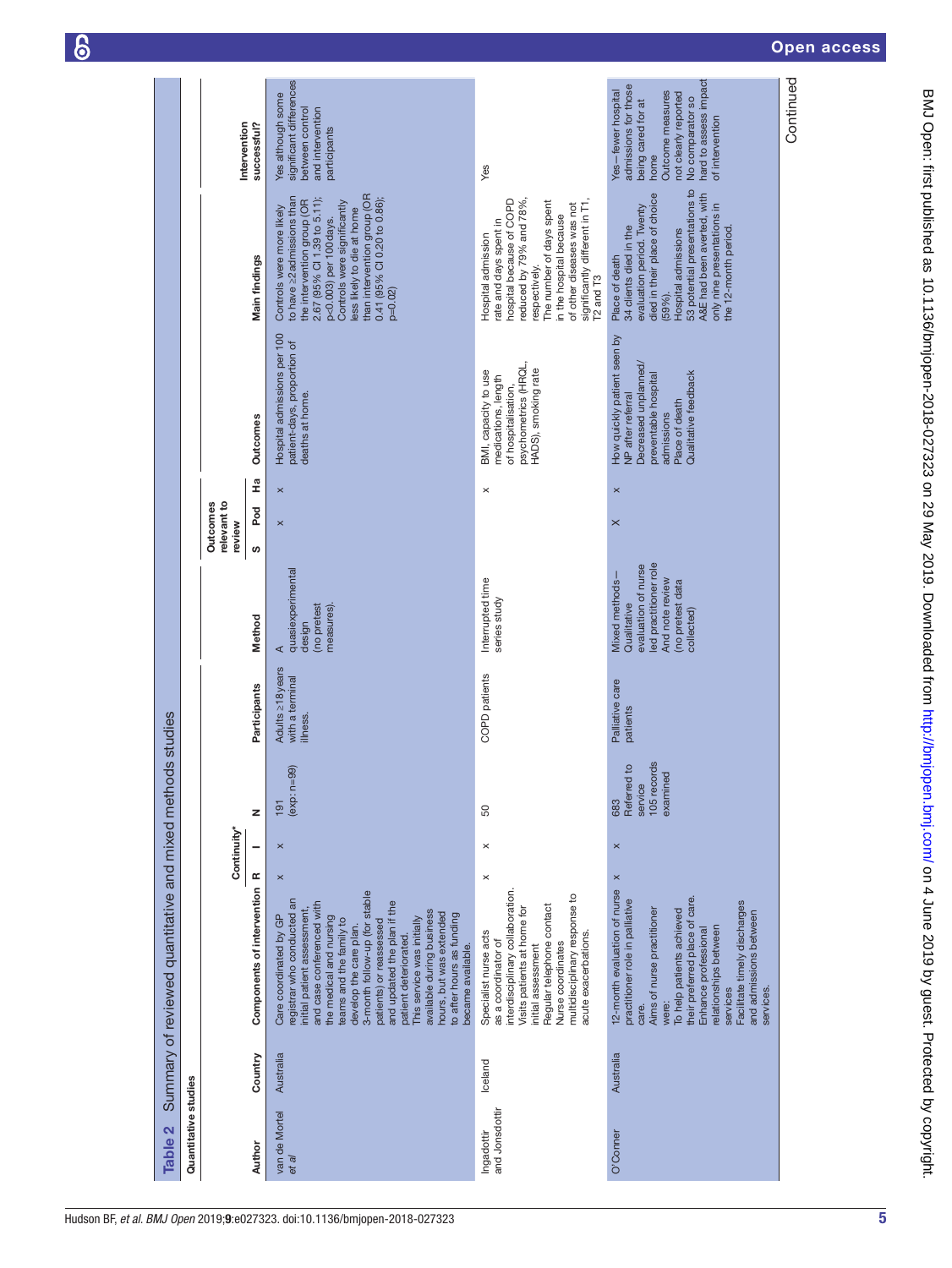|           |                      |                                   |                              |                                                                                                                                                                                                                                                                                                                                                                                                                                 |                                                                                                                                                                                                       |                                                                                                                                                                                                                                                                                                                                                                                                                                                                                                                                                                                                                           | Continued |
|-----------|----------------------|-----------------------------------|------------------------------|---------------------------------------------------------------------------------------------------------------------------------------------------------------------------------------------------------------------------------------------------------------------------------------------------------------------------------------------------------------------------------------------------------------------------------|-------------------------------------------------------------------------------------------------------------------------------------------------------------------------------------------------------|---------------------------------------------------------------------------------------------------------------------------------------------------------------------------------------------------------------------------------------------------------------------------------------------------------------------------------------------------------------------------------------------------------------------------------------------------------------------------------------------------------------------------------------------------------------------------------------------------------------------------|-----------|
|           |                      | Intervention                      | successful?                  | Yes                                                                                                                                                                                                                                                                                                                                                                                                                             | hospital admission no<br>provided-only gives<br>support for example,<br>% that accessed<br>additional health<br>tell from results<br>Not possible to<br>comparator                                    | No comparison group<br>and preference for<br>place of death not<br>Not clear<br>reported.                                                                                                                                                                                                                                                                                                                                                                                                                                                                                                                                 |           |
|           |                      |                                   | Main findings                | postintervention period there<br>compliance with medication.<br>was a significant reduction<br>Nurse call-backs improved<br>Unplanned readmission<br>rates declined by 4.5%-<br>a patient's capacity for<br>self-care at home and<br>22.9% from baseline.<br>During the 11-month<br>in unplanned 30-day<br>readmissions risk.                                                                                                   | support (hospital admission,<br>sough additional healthcare<br>An average of 3.7 DRPs per<br>patent in intervention arm<br>Patients in intervention<br>A&E)                                           | to hospice services at home,<br>hospitalised, despite orders<br>services. Two LTC residents<br>have died: nine transitioned<br>residents died with hospice<br>were unable to access their<br>which was consistent with<br>for no hospitalisation, five<br>hospice benefit; and eight<br>declined hospice services<br>others died in the hospital<br>an inpatient hospice unit,<br>died under SNF care and<br>or LTC prior to death; 19<br>residents, 36 (43%) of 82<br>their families expressed<br>and died in the hospital<br>goals. Among the SNF<br>96% (54 of 56) of LTC<br>Seven residents were<br>died in hospital. |           |
|           |                      |                                   | Outcomes                     | Readmission rates                                                                                                                                                                                                                                                                                                                                                                                                               | Number and type of drug<br>Self-reported healthcare<br>related problems<br>service use                                                                                                                | Changes to care plans<br>Services provided<br>Hospitalisations<br>Place of death<br>Hospice sage                                                                                                                                                                                                                                                                                                                                                                                                                                                                                                                          |           |
|           |                      |                                   | 운                            | $\times$                                                                                                                                                                                                                                                                                                                                                                                                                        | $\pmb{\times}$                                                                                                                                                                                        | $\boldsymbol{\times}$                                                                                                                                                                                                                                                                                                                                                                                                                                                                                                                                                                                                     |           |
|           |                      | relevant to<br>Outcomes<br>review | Pod                          |                                                                                                                                                                                                                                                                                                                                                                                                                                 |                                                                                                                                                                                                       | $\times$                                                                                                                                                                                                                                                                                                                                                                                                                                                                                                                                                                                                                  |           |
|           |                      |                                   | ဖ                            |                                                                                                                                                                                                                                                                                                                                                                                                                                 |                                                                                                                                                                                                       |                                                                                                                                                                                                                                                                                                                                                                                                                                                                                                                                                                                                                           |           |
|           |                      |                                   | Method                       | Interrupted time<br>series design                                                                                                                                                                                                                                                                                                                                                                                               | RCT                                                                                                                                                                                                   | Pilot intervention<br>No pretest data<br>collected<br>study                                                                                                                                                                                                                                                                                                                                                                                                                                                                                                                                                               |           |
|           |                      |                                   | Participants                 | medical oncology<br>Patients referred<br>and general<br>to palliative<br>services.                                                                                                                                                                                                                                                                                                                                              | Patients receiving<br>chemotherapy                                                                                                                                                                    | Care home<br>residents                                                                                                                                                                                                                                                                                                                                                                                                                                                                                                                                                                                                    |           |
|           |                      |                                   | z                            | study<br>admissions<br>during<br>period<br>4551                                                                                                                                                                                                                                                                                                                                                                                 | intervention)<br>200 (100 in                                                                                                                                                                          | 170                                                                                                                                                                                                                                                                                                                                                                                                                                                                                                                                                                                                                       |           |
|           |                      | Continuity <sup>®</sup>           | ۳                            | $\times$                                                                                                                                                                                                                                                                                                                                                                                                                        | $\pmb{\times}$                                                                                                                                                                                        | $\boldsymbol{\times}$                                                                                                                                                                                                                                                                                                                                                                                                                                                                                                                                                                                                     |           |
|           |                      |                                   |                              |                                                                                                                                                                                                                                                                                                                                                                                                                                 | $\times$                                                                                                                                                                                              | $\times$                                                                                                                                                                                                                                                                                                                                                                                                                                                                                                                                                                                                                  |           |
|           |                      |                                   | Components of intervention R | education, medication review/<br>transition from the hospital to<br>appointment with oncologist<br>care team help facilitate the<br>compliance, and follow-up<br>patient's primary oncology<br>up appointments with the<br>Call back from nurse and<br>within 5 days (to discuss<br>appointment reminders)<br>Mandatory early follow-<br>Healthcare professional<br>symptom management,<br>the outpatient setting.<br>education | Telephone consultations and<br>point of contact for patients.<br>Rounds with palliative care<br>Generation of a seamless<br>care report-shared with<br>physicians twice weekly<br>other professionals | consultative PC programme<br>a medical director contract<br>chaplain provided spiritual<br>and psychosocial support<br>A part-time facility-based<br>Two PC physicians under<br>(CARES): a collaborative<br>provided consultation                                                                                                                                                                                                                                                                                                                                                                                         |           |
| Continued |                      |                                   | Country                      | <b>ASU</b>                                                                                                                                                                                                                                                                                                                                                                                                                      | Canada                                                                                                                                                                                                | USA                                                                                                                                                                                                                                                                                                                                                                                                                                                                                                                                                                                                                       |           |
| Table 2   | Quantitative studies |                                   | Author                       | Montero et al                                                                                                                                                                                                                                                                                                                                                                                                                   | Edwards et al                                                                                                                                                                                         | and Galicia-<br>Castillo<br>Morris                                                                                                                                                                                                                                                                                                                                                                                                                                                                                                                                                                                        |           |

 $\overline{\mathbf{6}}$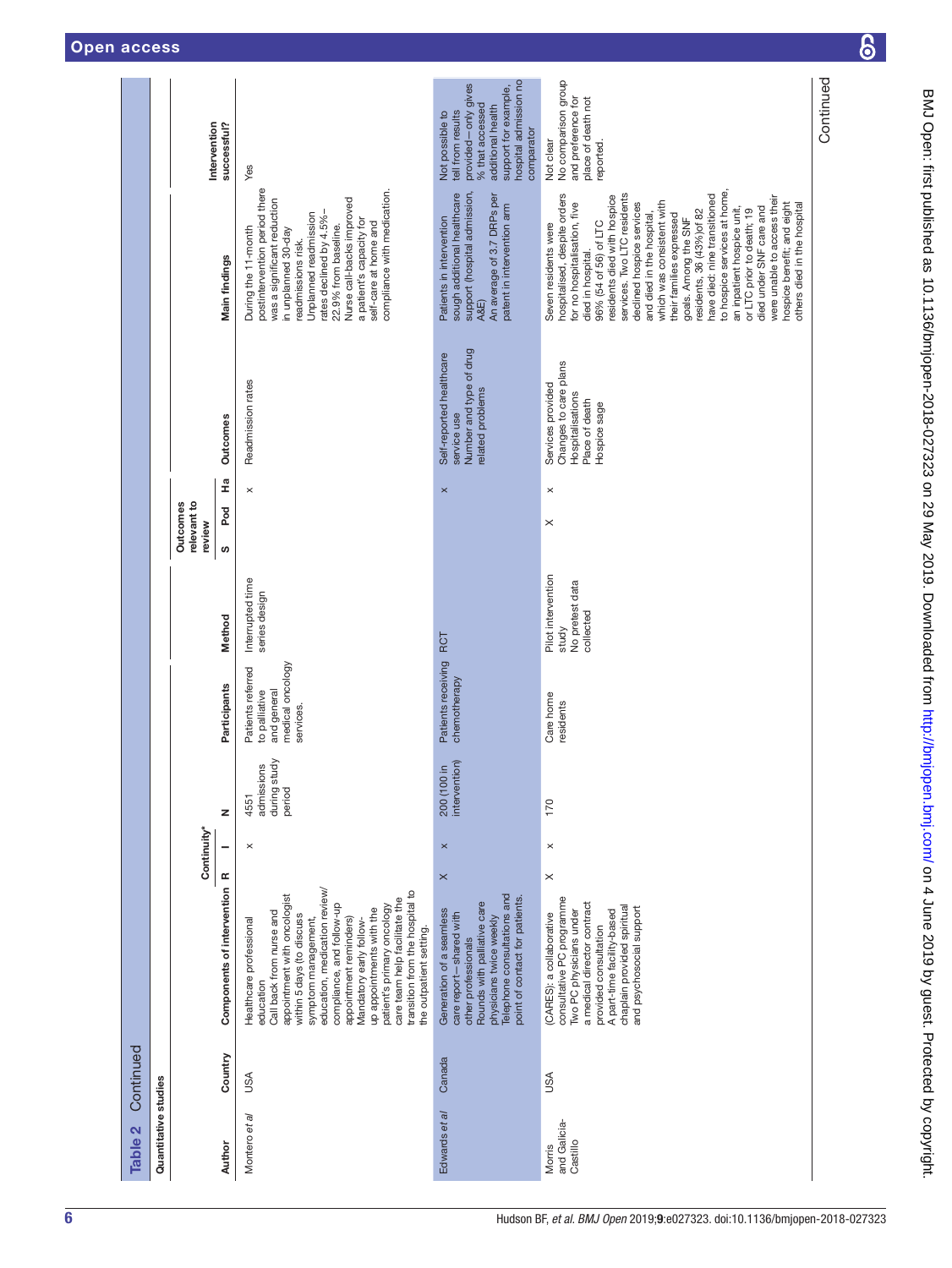| Table 2 Continued    |                    |                                                                                                                                                                                                                                                                                                                                                                                                                        |             |     |                                                                              |                                                                          |                                          |               |                                                                                                              |                                                                                                               |              |
|----------------------|--------------------|------------------------------------------------------------------------------------------------------------------------------------------------------------------------------------------------------------------------------------------------------------------------------------------------------------------------------------------------------------------------------------------------------------------------|-------------|-----|------------------------------------------------------------------------------|--------------------------------------------------------------------------|------------------------------------------|---------------|--------------------------------------------------------------------------------------------------------------|---------------------------------------------------------------------------------------------------------------|--------------|
| Quantitative studies |                    |                                                                                                                                                                                                                                                                                                                                                                                                                        |             |     |                                                                              |                                                                          |                                          |               |                                                                                                              |                                                                                                               |              |
|                      |                    |                                                                                                                                                                                                                                                                                                                                                                                                                        | Continuity* |     |                                                                              |                                                                          | relevant to<br><b>Outcomes</b><br>review |               |                                                                                                              |                                                                                                               | Intervention |
| Author               | Country            | Components of intervention R                                                                                                                                                                                                                                                                                                                                                                                           |             | z   | Participants                                                                 | Method                                                                   | ဖာ                                       | 윤<br>도<br>Pod | <b>Outcomes</b>                                                                                              | <b>Main findings</b>                                                                                          | successful?  |
| The<br>De graff      | <b>Netherlands</b> | $\times$<br>consultation, once a fortnight,<br>The Hospice Assist at Home<br>(4) one HCP selected by the<br>visit from the hospice nurse<br>1) A GP requested home<br>Supported by two HNCs.<br>patient, is responsible for<br>led by a hospice GP and<br>hospice care telephone<br>service consists of four<br>coordination of care.<br>(2) Multidisciplinary<br>components.<br>consultant<br>backup<br>(3) 24/7      | ×           | 130 | home, with a life<br>Patients living at<br>less than 1 year<br>expectancy of | Ino baseline data<br>A cross-sectional<br>evaluation study<br>collected) | $\times$                                 |               | preferred and actual place<br>Expressed end-of-life<br>congruence between<br>preferences and the<br>of death | (91%) patients died in their<br>If preferred place of death<br>preferred place of death.<br>was known, 92/101 | Yes          |
| *Continuity.         |                    | BMI, Body Mass Index; COPD, Chronic Obstructive Pulmonary Disease; DRP, Drug related problem; Ha, reducing hospital admissions; HADS, Hospital anxiety and depression scale; HCP, Health care professional; HNC, Hospice Nurse<br>Consultant; HRQL, Health related quality of life; I, informational; LTC, Long term condition; NP, Nurse Practitioner; poD, place of death; R, relational; S, satisfaction with care. |             |     |                                                                              |                                                                          |                                          |               |                                                                                                              |                                                                                                               |              |

## Qualitative synthesis—patient experience of continuity

The impact of experiencing, or not experiencing continuity of care was explored via qualitative studies. The views of both patients and their informal carers are repre sented. Barriers to achieving continuity of care and conti nuity facilitators were identified. An overview of these barriers and facilitators are presented in [table](#page-9-1) 5 .

## Barriers to continuity

We were never quite sure who was in charge of all this business, so who was in charge of it all? (Patient) $44$ 

The fragmented nature of services and the number of professionals involved made it difficult for some patients to navigate services,  $44\frac{47}{50\frac{53}{53}}$  decipher who was responsible for which aspects of their care $43\,50$  and ultimately access support. This appeared to be amplified outside normal working hours. $444750$  In addition, a lack of information sharing, both between services, and between services and patients left families feeling frustrated and unsupported. $444550$  Disbelief about the lack of access that professionals had to their medical records was expressed in several studies.[44 45 48 50 52 53](#page-13-20)

## Impact of low continuity on patients and families Impact on care

*Difficulties and delays in accessing support*

You're trying to navigate it and you're dealing with so many agencies and you don't know which way to go sometimes. They're very good in that particular sphere in that they'll try and help you as much as pos sible, but it's so—I didn't realize it was so complicated to die, I didn't, honestly. I thought it'd be a fairly simple job, but it's not, it's not. (P2, 61-year-old to 70-year-old male patient) $49$ 

Participants described a significant impact on their experiences as a result of the lack of informational and relational continuity. Patients and carers described diffi culty in navigating the numerous services and multiple people involved in their care. $44475053$  Many described uncertainty about how  $43\frac{50}{1}$  and when  $45\frac{50}{1}$  to access support. A lack of confidence in out of hour's services was also described.<sup>[44 47 50](#page-13-20)</sup>

If anything goes wrong during the night, weekends, they were dreadful times because at weekends the NHS more or less closes down, and you can go and sit in A&E, somebody'll come and see you after about half an hour and take some details, but then it's about 4hours wait then, and if you're sat there in pain it's a hell of a long tim. (Patient) $44$ 

As a result of such concerns and experiences, delays in seeking support out of hours were commonly described. Delays were connected to the lack of confidence in services (due to a lack of relational and informational continuity) as well as uncertainties around the legitimacy of their need<sup>45 50</sup> and concerns about putting additional strain on the health service, which they perceived as stretched.<sup>45 50</sup> Thus patients described waiting until they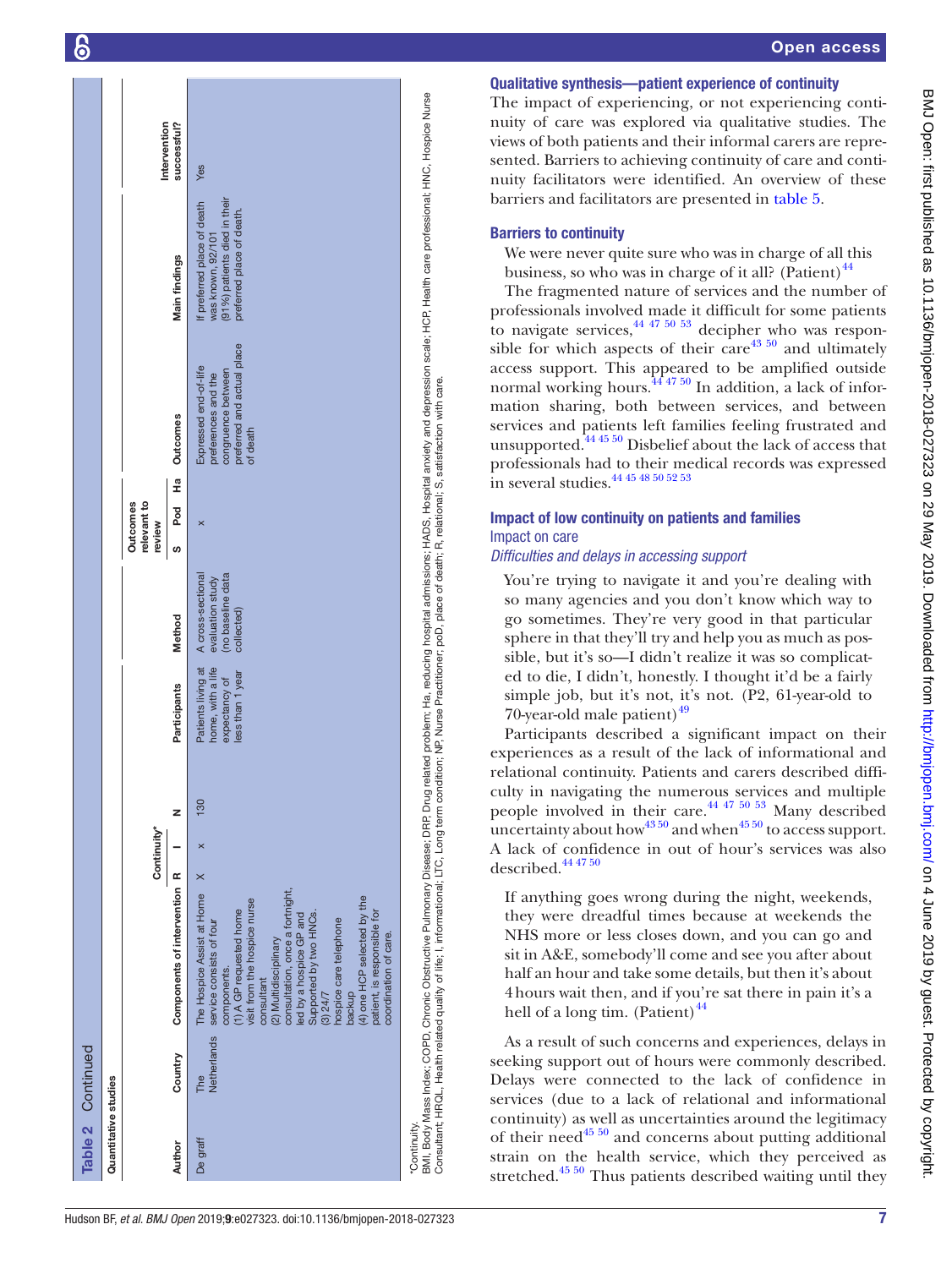| Summary of reviewed qualitative studies<br>Table 3                                                                                                    |                                                                                                        |                                                                                               |                                                                                                                                                                                                                                                                                                                                                                                                               |                                                                                                                                                                                                                     |                                                                                                                                                                                                                                                                                                                                                                                                                                                                                                                                                                                                                                                                                                                                                                                                                                                                                             |
|-------------------------------------------------------------------------------------------------------------------------------------------------------|--------------------------------------------------------------------------------------------------------|-----------------------------------------------------------------------------------------------|---------------------------------------------------------------------------------------------------------------------------------------------------------------------------------------------------------------------------------------------------------------------------------------------------------------------------------------------------------------------------------------------------------------|---------------------------------------------------------------------------------------------------------------------------------------------------------------------------------------------------------------------|---------------------------------------------------------------------------------------------------------------------------------------------------------------------------------------------------------------------------------------------------------------------------------------------------------------------------------------------------------------------------------------------------------------------------------------------------------------------------------------------------------------------------------------------------------------------------------------------------------------------------------------------------------------------------------------------------------------------------------------------------------------------------------------------------------------------------------------------------------------------------------------------|
| <b>Author</b>                                                                                                                                         | Country                                                                                                | n                                                                                             | <b>Participants</b>                                                                                                                                                                                                                                                                                                                                                                                           | Methodology                                                                                                                                                                                                         | <b>Main findings</b>                                                                                                                                                                                                                                                                                                                                                                                                                                                                                                                                                                                                                                                                                                                                                                                                                                                                        |
| Leydon et al                                                                                                                                          | UK.<br>32<br><b>Patients</b><br>receiving<br>palliative care<br>UK<br>54<br>Bereaved family<br>members |                                                                                               | Longitudinal prospective<br>qualitative study using<br>semistructured interviews<br>and telephone interviews<br>over 6 months - qualitative<br>descriptive approach to analysis                                                                                                                                                                                                                               | Interpersonal or relationship continuity and<br>management continuity are vital to the process<br>of optimising the patient experience of out of<br>hours palliative care                                           |                                                                                                                                                                                                                                                                                                                                                                                                                                                                                                                                                                                                                                                                                                                                                                                                                                                                                             |
| Seamark et al                                                                                                                                         |                                                                                                        |                                                                                               |                                                                                                                                                                                                                                                                                                                                                                                                               | Semistructured interviews,<br>thematic analysis                                                                                                                                                                     | Continuity of care that divided into personal,<br>organisational and informational continuity.<br>Large numbers and changes in care staff diluted<br>personal continuity and failure of the GPs to<br>visit was viewed negatively.<br>Family carers had low expectations of<br>informational continuity, finding information<br>often did not transfer between secondary<br>and primary care and other care agencies.<br>Organisational continuity when present provided<br>comfort and reassurance, and a sense of<br>control.                                                                                                                                                                                                                                                                                                                                                             |
| Payne et al                                                                                                                                           | <b>UK</b>                                                                                              | Patients (n=34),<br>carers $(n=13)$<br>and health<br>professional<br>$(n=23)$                 | Patients, carers<br>and health care<br>professionals<br>(HCPs)                                                                                                                                                                                                                                                                                                                                                | Serial interviews with patients<br>and family members (either<br>together or apart)<br>Focus groups with healthcare<br>professionals (not included in<br>analysis)<br>Thematic analysis and cross<br>case synthesis | While some care fell short of expectations, all<br>patients reported high levels of satisfaction<br>and valued continuity of care and efficient<br>information sharing.<br>All hospices supported and supplemented local<br>providers, with three hospices also supplanting<br>local provision by providing in-patient facilities.                                                                                                                                                                                                                                                                                                                                                                                                                                                                                                                                                          |
| Richards et al                                                                                                                                        | UK                                                                                                     | 28                                                                                            | Patients with<br>advanced<br>cancer and<br>caregivers                                                                                                                                                                                                                                                                                                                                                         | Interviews with patients and<br>caregivers.<br>Thematic analysis                                                                                                                                                    | Participants reported a lack of relational and<br>informational continuity of care. Consulting<br>with an unfamiliar clinician out-of-hours raised<br>doubts in some participants' minds about the<br>quality of care.<br>While the themes suggest the delivery of out-of-<br>hours care as a whole was not always perfect,<br>around-the-clock access to professional<br>sources of support and reassurance was highly<br>valued.<br>However, the transfer of information to out-<br>of-hours providers remains a key challenge;<br>participants did not understand why out-<br>of-hours providers could not access more<br>information on their medical histories given the<br>level of computerisation within the National<br>Health Service. The findings highlight the need<br>to improve continuity between in-hours and<br>out-of-hours services for patients with complex<br>needs. |
| Klarare et al                                                                                                                                         | Sweden                                                                                                 | 13                                                                                            | six patients and<br>seven family<br>members                                                                                                                                                                                                                                                                                                                                                                   | <b>Interviews</b><br>Thematic analysis                                                                                                                                                                              | Two themes were constructed through thematic<br>analysis:<br>(1) security and (2) continuity of care                                                                                                                                                                                                                                                                                                                                                                                                                                                                                                                                                                                                                                                                                                                                                                                        |
| UK<br>109<br>Bailey et al<br>39 patients (15<br>with COPD and<br>24 with lung<br>cancer),<br>20 informal<br>carers<br>50 healthcare<br>professionals, |                                                                                                        | Semistructured interviews,<br>after admission and following<br>discharge<br>Thematic analysis | Patients were satisfied with their 'emergency'<br>care but not the care they received once their<br>initial symptoms had been stabilised. The<br>poorer quality care they experienced was<br>characterised by a lack of attention to their<br>fundamental needs, lack of involvement of the<br>family, poor communication about care plans<br>and a lack of continuity between primary and<br>secondary care. |                                                                                                                                                                                                                     |                                                                                                                                                                                                                                                                                                                                                                                                                                                                                                                                                                                                                                                                                                                                                                                                                                                                                             |
| Mclaughlin et al                                                                                                                                      | UK                                                                                                     | 26                                                                                            | Family<br>caregivers of<br>people with<br>Parkinson's<br>disease                                                                                                                                                                                                                                                                                                                                              | Semistructured interviews<br>analysis'                                                                                                                                                                              | Lack of continuity between services means<br>'a framework was used to guide that carers were unaware of support until<br>they reached a crisis and described difficulty<br>accessing information.<br>Carers called for a more integration between<br>primary, secondary and tertiary care.<br>Patients sought advice from neurologists over<br>GPs who were not seen as having high levels<br>of knowledge about PD. Palliative care was not<br>accessed by any patients.                                                                                                                                                                                                                                                                                                                                                                                                                   |

Continued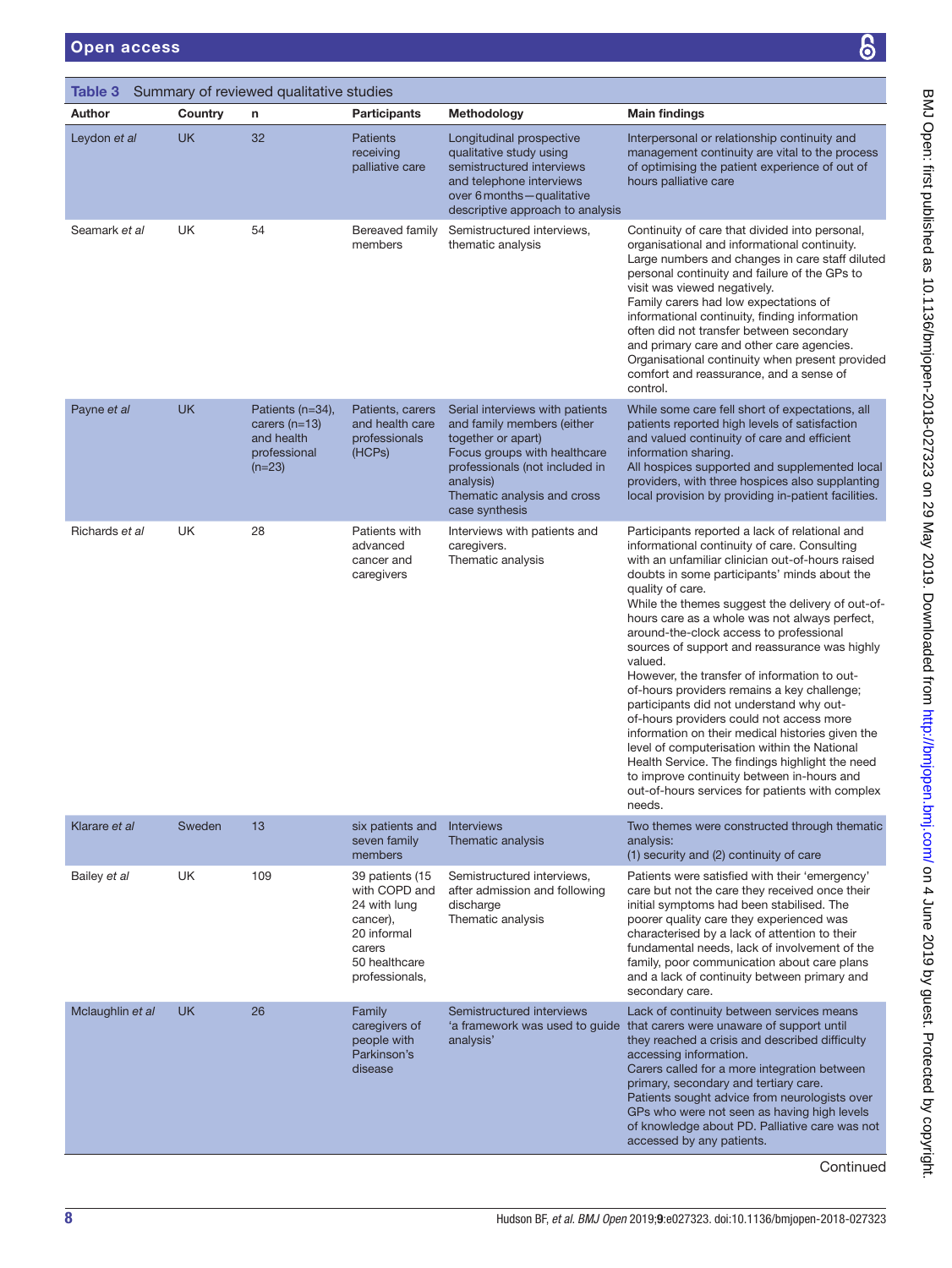| Continued<br>Table 3 |           |                                                                             |                                                                                                                                                                                                     |                                                                                                |                                                                                                                                                                                                                                                                                                                                                                                                                                                                                                                                                                                                                                                              |
|----------------------|-----------|-----------------------------------------------------------------------------|-----------------------------------------------------------------------------------------------------------------------------------------------------------------------------------------------------|------------------------------------------------------------------------------------------------|--------------------------------------------------------------------------------------------------------------------------------------------------------------------------------------------------------------------------------------------------------------------------------------------------------------------------------------------------------------------------------------------------------------------------------------------------------------------------------------------------------------------------------------------------------------------------------------------------------------------------------------------------------------|
| <b>Author</b>        | Country   | $\mathsf{n}$                                                                | <b>Participants</b>                                                                                                                                                                                 | Methodology                                                                                    | <b>Main findings</b>                                                                                                                                                                                                                                                                                                                                                                                                                                                                                                                                                                                                                                         |
| Neergaard et al      | Denmark   | 14                                                                          | Bereaved care<br>givers (cancer<br>patients)                                                                                                                                                        | Focus groups qualitative<br>description approach                                               | Relatives experience insufficient palliative<br>care, mainly due to organisational and cultural<br>problems among professionals. There is a lack<br>of shared care.<br>Mixed experiences regarding relationships with<br>GPs, some good, some bad.<br>Lack of care coordinator identified as barrier to<br>shared care and high quality care.                                                                                                                                                                                                                                                                                                                |
| Browne et al         | <b>UK</b> | 115<br>patients (n=30),<br>carers $(n=20)$ ,<br>professionals<br>$(n=65)$ . | Advanced heart<br>failure patients<br>$(n=30)$ , carers<br>$(n=20)$ , and<br>professionals<br>$(n=65)$ .                                                                                            | Semistructured interviews<br>(patients and carers) and focus<br>groups (HCPs) content analysis | Four key problems:<br>1 Knowledge and understanding deficits.<br>2 Difficulties navigating and accessing health<br>and social care support.<br>3 General challenges and barriers to optimal<br>care.<br>4 Problems relating to emergency care.<br>Fragmented care with lack of coordination and<br>poor communication makes life difficult                                                                                                                                                                                                                                                                                                                   |
| Jack et al           | UK        | 41<br>(16 patients<br>and 25 family<br>caregivers)                          | Eligible<br>participants<br>were in receipt<br>of Hospice at<br>Home service<br>on at least three<br>occasions and<br>were deemed<br>to have a life<br>expectancy<br>measured in<br>weeks not days. | Interviews (individual or joint)<br>Thematic analysis                                          | Embracing holism, by bringing hospice care<br>into the home and acting as a bridge from the<br>Hospice, is clearly promoting patient choice in<br>being able to be cared for and die in their own<br>home.<br>Hospice at home nurses helped patients to<br>navigate services and different agencies<br>Hospice at home helped avoid unwanted<br>hospital admissions                                                                                                                                                                                                                                                                                          |
| Adam et al           | <b>UK</b> | 15                                                                          | 11 patients and<br>4 caregivers                                                                                                                                                                     | Interviews<br>Framework analysis                                                               | The importance of continuity of care and<br>communication between all involved. The<br>continuity of care from a single GP was<br>important within the patient's registered<br>practice.<br>Continuity was not perceived to be as important<br>in the OOH period when participants were<br>happy to see any qualified practitioner. Prompt<br>pain relief was their priority. The importance<br>of good communication between the OOH<br>service, their registered practice and in some<br>cases palliative physicians and oncologists<br>was emphasised. Those with palliative care<br>summaries valued the informational continuity<br>that they provided. |

COPD, Chronic Obstructive Pulmonary Disease.

could speak to a professional who was familiar with them and their needs before seeking help. This resulted in many patients enduring unpleasant symptoms while they waited to contact their regular care providers, which was also disturbing for carers. $44\frac{45\frac{48}{50}}{60}$ 

…. Um … so, no, in the end I decided there wasn't anybody, really, who could help me, (IV: Mmm), so I didn't call anybody, I just sent my nurse a text and just hoped I'd survive the night. And I did [gentle laughter from P. (Patient) $50$ 

## *Care plan is poorly communicated*

The lack of consistent communication, and difficulty in accessing support meant that often, it was hard for patients to build up a clear picture of their current status. $43\frac{43\,52}{10\,}$  This ambiguity left patients feeling unsupported and unclear about what the future held for them.

We're waiting to hear from them, the [regional hospital], they said a week or two… it's actually threeweeks [now]… I know they say no news is probably good news, but waiting is the worst part. You just want to know how long you've got.  $(Patient)^{52}$  $(Patient)^{52}$  $(Patient)^{52}$ 

The inability of all services to access a patient's medical records complicated care and was a source of much frustration and led to periods of unnecessary stress and discomfort. This again, was particularly pressing outside of normal working hours and necessitated much repetition of information and contributed to a reluctance to access out of hours support.<sup>44 45 48 50</sup>

Well by the time you phone one person and you try to explain to them that you've got a growth inside you and it's bothering you and you're in a lot of pain and stuff, then they have to go and get somebody else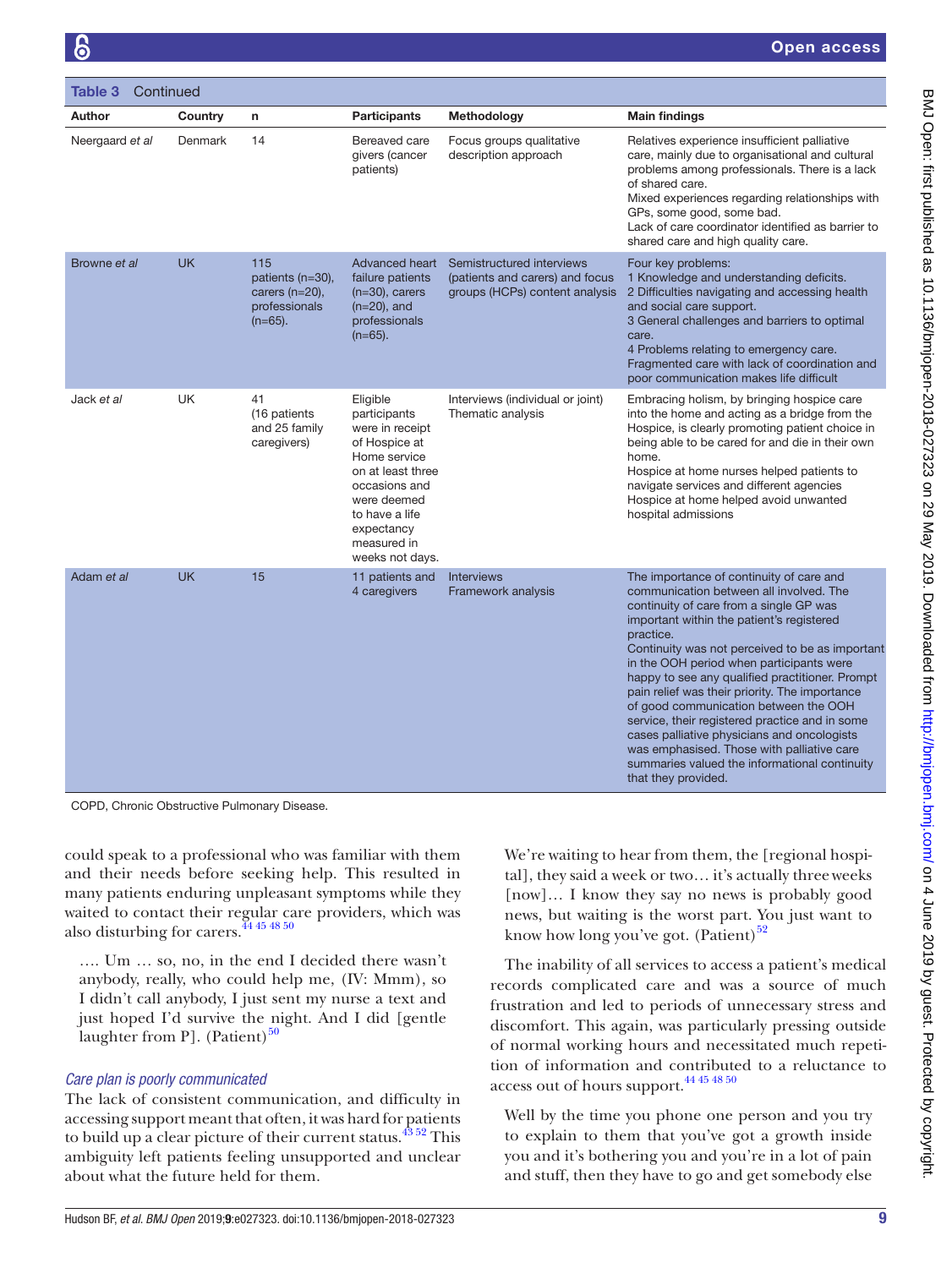<span id="page-9-0"></span>Table 4 Components of eligible interventions

|                                                                                                          | Type of<br>continuity De Graff et al |                | <b>Edwards</b> | Ingadottir and Montero<br><b>Jonsdottir</b> | et al        | Galicia-<br>Castillo      | van de Mortel<br>et al | O'Conner       | <b>Number of</b><br>studies |
|----------------------------------------------------------------------------------------------------------|--------------------------------------|----------------|----------------|---------------------------------------------|--------------|---------------------------|------------------------|----------------|-----------------------------|
| Care coordinator identified                                                                              | <b>R&amp;I</b>                       | $\mathsf{x}$   |                | $\mathsf{x}$                                |              |                           | $\mathsf{x}$           | $\mathsf{x}$   | $\overline{4}$              |
| Sharing care plan with other<br>professionals                                                            | R&I                                  | $\mathsf{x}$   | X              |                                             |              | X                         | X                      | $\times$       | 5                           |
| Contact with same professionals<br>out of hours                                                          | R&I                                  |                |                |                                             |              |                           | $\pmb{\times}$         |                | F                           |
| Initial patient assessment<br>conducted by coordinator                                                   | R&I                                  | X              |                |                                             |              | X                         | X                      |                | 3                           |
| Regular contact/follow-up up<br>appointments with the same<br>healthcare professional                    | R&I                                  | $\mathsf{x}$   | $\mathsf{x}$   | $\mathsf X$                                 | $\mathsf{x}$ | $\mathsf{X}$              | $\pmb{\times}$         | $\mathsf{x}$   | $\overline{7}$              |
| Patient selects which professional R<br>acts as their coordinator                                        |                                      | X              |                |                                             |              |                           |                        |                | 2                           |
| Regular telephone contact with<br>coordinator/identified nurse                                           | $\mathsf{R}$                         |                | $\mathsf{x}$   | $\pmb{\times}$                              | $\mathsf X$  |                           |                        | $\pmb{\times}$ | $\overline{4}$              |
| One point of contact identified for R<br>patients                                                        |                                      | X              |                | $\times$                                    |              |                           | X                      | X              | 4                           |
| Initial medication history interview I<br>and medical reconciliation<br>conducted                        |                                      |                | $\mathsf X$    |                                             |              |                           |                        |                | $\overline{2}$              |
| Liaison between medical teams<br>(MDTs, case conferences)                                                |                                      | X              | X              | X                                           |              | X                         | X                      | X              | 6                           |
| <b>Education for healthcare</b><br>professionals to promote buy in<br>to intervention/promote continuity |                                      | $\pmb{\times}$ |                |                                             | $\mathsf{x}$ | $\boldsymbol{\mathsf{X}}$ |                        |                | 3                           |
| Creation of a (new) care Plan/<br>database/report                                                        |                                      | $\times$       | X              |                                             |              | X                         | X                      | X              | 5                           |

MDTs, multidisciplinary team meetings; I, informational continuity; R, relational continuity.

to phone you back and you have to wait a long time … eventually they do phone you back … and then you're in absolute agony on the phone. (Patient) $^{48}$  $^{48}$  $^{48}$ 

This was compounded by a lack of consistency in symptom management, with different professionals suggesting different approaches.<sup>[43 47 52](#page-13-17)</sup> This was sometimes described as a result of delayed or irregular medical reviews with specialists, or the lack of coordinated approach to care. This had a negative impact on both patients and carers.<sup>[51 52](#page-13-30)</sup>

They took a lot of tablets off me [in the hospital], and my doctor [GP] went mad, because they shouldn't have done… I'm back on all my old medication now… they shouldn't have changed it.  $(Patient)<sup>52</sup>$  $(Patient)<sup>52</sup>$  $(Patient)<sup>52</sup>$ 

Morris and Galicia-

In addition, in the absence of a coordinated approach meant that the care patients received was often not streamlined with repetition and multiple appointments within the same location, within the same week often taking place. $43\frac{46}{10}$ 

| carer experience                                                                                                                                                                                                                                                                              |                                                                                                                                                                                                                                                                                                           |
|-----------------------------------------------------------------------------------------------------------------------------------------------------------------------------------------------------------------------------------------------------------------------------------------------|-----------------------------------------------------------------------------------------------------------------------------------------------------------------------------------------------------------------------------------------------------------------------------------------------------------|
| <b>Barriers and facilitators of continuity</b>                                                                                                                                                                                                                                                | Impact on patient                                                                                                                                                                                                                                                                                         |
| Barriers to continuity<br>$\triangleright$ Structure of systems<br>- Fragmented services.<br>Multiple professionals involved.<br>$\qquad \qquad -$<br>$\blacktriangleright$ Lack of information sharing<br>Between primary and secondary services.<br>-<br>limited access to medical records. | Impact of poor continuity on patients and carers<br>$\blacktriangleright$ Impact on care<br>- Difficulties and delays in accessing support.<br>- Care plan is not clearly communicated to patients.<br>$\blacktriangleright$ Impact on patient and carers<br>- Emotional impact.<br>- Additional burdens. |
| Continuity facilitators<br>$\triangleright$ One point of contact-care coordinator<br>$\blacktriangleright$ Multidisciplinary working.                                                                                                                                                         | Benefits of continuity for patients and carers<br>▶ Patient feels 'known'<br>$\blacktriangleright$ Patient is confident in care.                                                                                                                                                                          |

<span id="page-9-1"></span>Table 5 The barriers and facilitators to continuity in the provision of palliative care, and the impact of continuity on patient and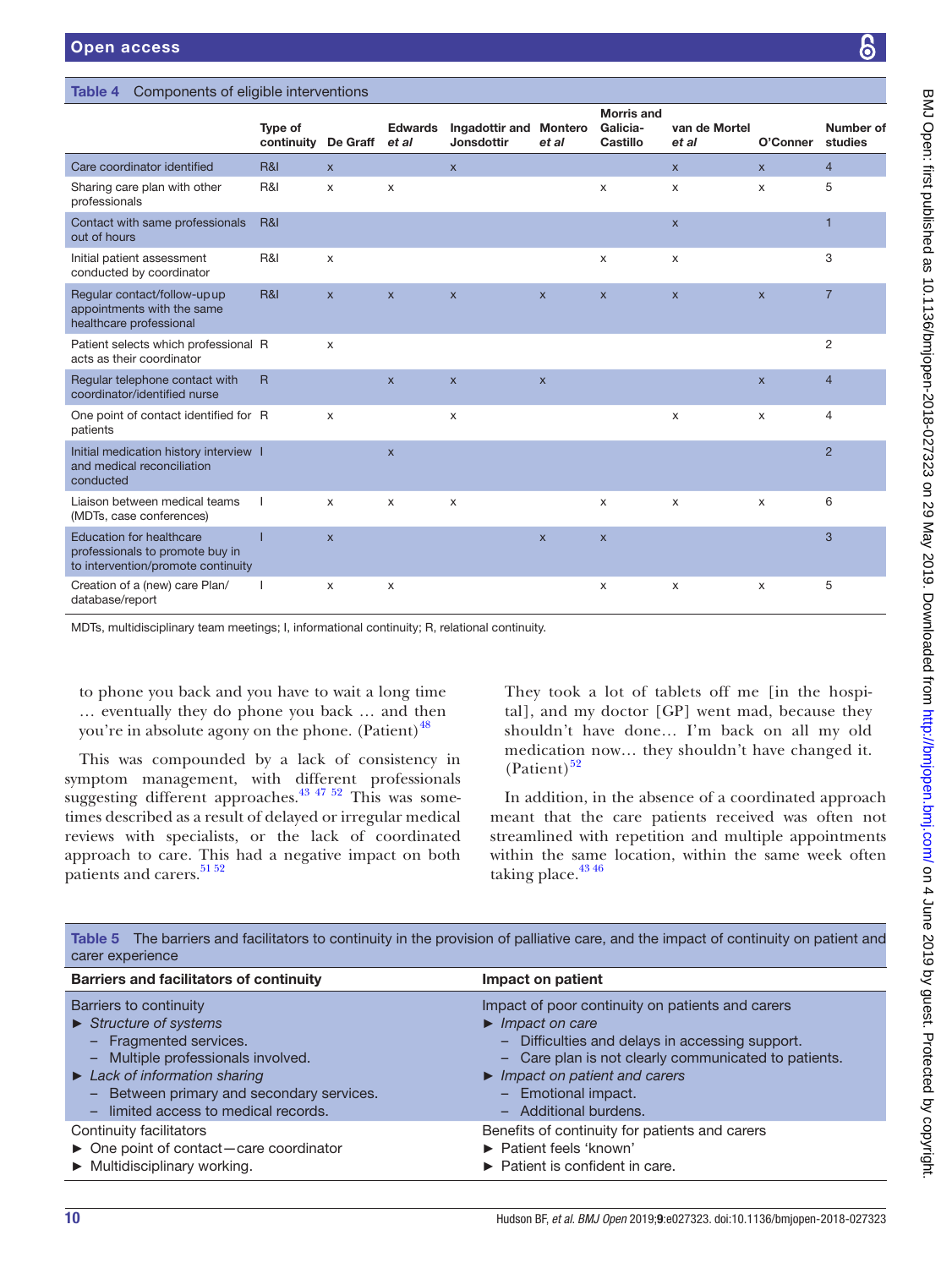She says he is down at the same department three times in a week and he could be done in one day. Each of them that, the Sister, the Nurse and the anticoagulant clinic. She says it's the same building and yet he has got to go three times daily, he's got to go three times a week, different days. (Carer) $43$ 

Further consequences of this lack of continuity were that some families described being unaware of sources of support (for example additional financial support or additional out of hours support), which could have been beneficial for them. $^{44}$   $^{47}$   $^{50}$  Patients felt that some professionals presumed that someone else had already provided them with this information, a lack of continuity meant that gaps in information provision were sometimes left unfilled. $47\frac{50}{1}$ 

I was surprised in retrospect that I hadn't been told that [about out-of-hours service]… perhaps they thought I knew… [Would have been less worried over the years if I'd known]. (Patient) $^{50}$ 

The lack of informational and relational consistency experienced by patients and families negatively impacted their experiences of care, with patients enduring periods of great discomfort in order to wait until they could seek help from a professional that was familiar with their needs, and with whom they felt confident and supported.

## Impact on patient and carer experience *Additional burdens*

## Taking on the role of coordinator

Due to a lack of informational continuity between services, patients and carers took on additional administrative burdens or duties to secure a coherent approach to care management.[44 47 51 53](#page-13-20) Patients and carers described having to take on the role of 'coordinator', as services did not seem to be effectively sharing information with each other. This was experienced as stressful and time consuming.

It was up to me to contact her [the hospice nurse], and this is what people say, if you need any help ring, but it's an extra thing to do, to organise your own kind of help is an extra thing to do, and in the 24hours you don't have much time or energy for extra things. (Patient) $44$ 

Some carers described an 'unspoken pressure' from healthcare professionals to become *'semi-professionals'*.<sup>53</sup> This was also a role that many people did not want, patients were often too tired and carers preferred to concentrate on spending quality time with loved ones.<sup>45</sup>

I mean our own GP obviously knows Dad's case inside out, but there must be a way where the [out-of-hours] doctor can access at least a recapped version of what's wrong with him you would think he had to tap into his computer and access everything but, you know, he went solely on what I told him when we went in. So that to me was strange.  $(Carer)^{45}$ 

## Feeling vulnerable or out of control

In addition to the more practical impacts of low continuity (both relational and informational) significant emotional impacts for patients and families were reported.<sup>45 50</sup> Many carers reported feeling vulnerable or out of control when they could not access advice or support from a professional who was familiar with their history and needs.

And I remember thinking, I'm vulnerable, my wife is in pain and we want a service and, and I have to ring up this person—'The doctor will contact you'! What, tonight? Tomorrow? (Carer) $45$ 

For patients, a lack of relational continuity meant that they could feel alone and unsupported.

All I wanted was a voice to recognize me, um, or, or a voice to recognize what I was doing and say, there, there, [name], that's OK, I'll speak to you tomorrow, I'm aware of what's wrong with you, um, and that's fine. And really, the only voice who could do that would be [name], my, my nurse, um … but obviously she switches her phone off, I think she [finishes her shift] at 5 o'clock... (Patient) $^{50}$  $^{50}$  $^{50}$ 

## Continuity facilitators

In response to the fragmented nature of systems, patients and carers agreed that it would be beneficial to have one point of contact for their queries and concerns.<sup>44 48 51 53</sup> Some participants suggested this role could be occupied by a  $GP<sup>48.53</sup>$  while others felt that the qualifications of the individual were less important than their ability to be a consistent source of advice, signposting or support.<sup>[49](#page-13-26)</sup> Furthermore, to truly promote continuity the need for multidisciplinary teams was highlighted.

## Benefits of continuity for patients and carers *Feeling known*

One of the most positive aspects of continuity from the perspectives of participants was that of 'feeling known', which was represented in a number of ways. 'Feeling known' was related to recognition of who the patient was as a person, being listened to and having the professional demonstrate their ability to use their knowledge of the individual to recognise and act on their suffering in a person centred manner.<sup>44 46 48–50</sup> Where this level of relational continuity was achieved, it was highly valued.

Yes, there was a nurse, a man, who came last week and took some blood. And I think he has been here once or maybe twice before. So, he asks me, how is your eating? Because I'd had problems last autumn, I lost a lot of weight… I think it is fantastic that he remembers… They care about the little things, ask how I've been over the holidays, what I've done, and so on. (Patient) $46$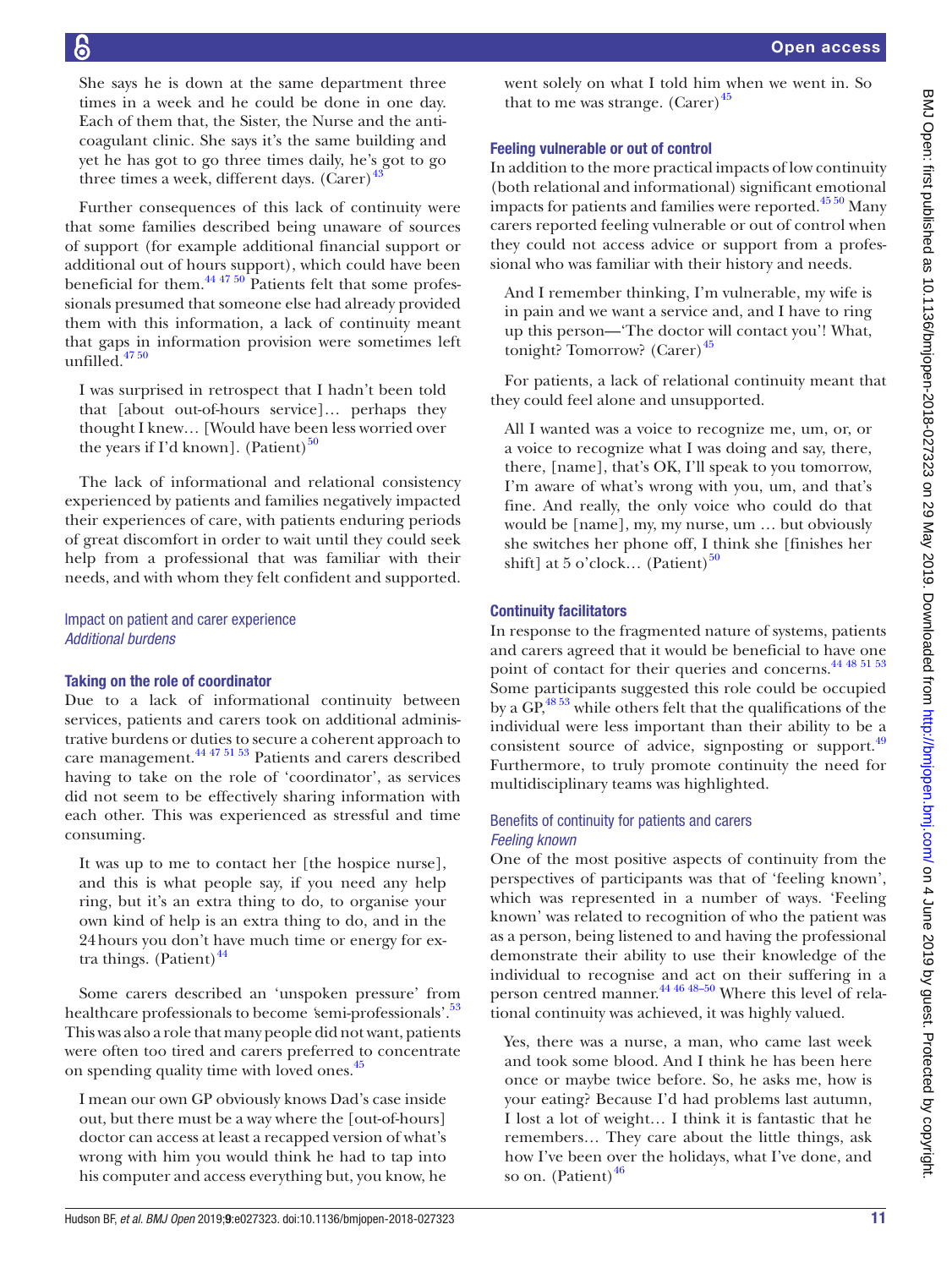#### Open access

Another aspect of 'feeling known' that was appreciated by carers in particular was the ability to notice small but potentially significant changes in a patient that could only be achieved through consistent interactions.[44 46 49](#page-13-20) In addition, for patients being cared for at home, families felt more comfortable when they had developed a relationship with healthcare professionals.

But it would be wonderful if one nurse could concentrate on a case because you would have that continuity and they would notice changes and things and it would help them and probably help the family in that it isn't a different person every night and you're having to explain where the coffee is and what to do, but I know it isn't practical because they have to have time off. But if it were one person, or even two, because we did have several different nurses.  $(Carer)^{44}$  $(Carer)^{44}$  $(Carer)^{44}$ 

#### *Feeling confident in care*

Continuity in all of its forms, bolstered a sense of confidence in both care providers and the care plans developed for them[.46 49 50 53](#page-13-31) Patients described feeling confident that their team could support them.

There's nothing worse than feeling that you are on your own and there's no support and like it's the unknown. When you know that you can pick up the phone and at the other end are experienced professionals and they are like tuned in and that in a matter of minutes you can have assistance. That makes all the difference. (Patient) $45$ 

The ability to contact a team that could respond quickly and appropriately was greatly appreciated by patients and carers and went some way to alleviating some of the anxiety associated with supporting a loved one with palliative care needs.

 …it happened in a few hours. He got a high temperature… but they came straight away and stood here with the doctor on the phone, and it felt like 'Yes, they've got it covered.' That felt like WOW! …They came for this and supported us, and that was great since… It almost caused anxiety before [enrollment in SPHC] to have to call the healthcare center… No one [there] has the complete picture, and no one knows us... No continuity.  $(Carer)^{46}$  $(Carer)^{46}$  $(Carer)^{46}$ 

## **DISCUSSION** Summary of findings

This mixed methods rapid review explored the impact of continuity for patients receiving palliative care. The limited quantitative evidence reviewed indicated that improving continuity of care may be related to reduced hospital admissions and achieving preferred location of death, although this review does not provide conclusive evidence of this.

Poor continuity was described as related to delays and difficulties in accessing care and increasing the burdens experienced by patients and carers. Patients were often left feeling vulnerable or unsupported without a clear understanding of their care plan and how to access support. In contrast, when patients experienced good continuity of care they felt confident, known and supported by care providers.

#### Comparison to other literature and the wider context

Many of the facilitators for continuity for palliative patients identified in this review (having one point of contact, and strong multidisciplinary working and information sharing), and the perceived benefits of continuity (accumulated knowledge) were identified in a review of the impact of continuity for patients with a range of conditions[.21](#page-13-32) Waibel *et al* note that continuity could be enhanced when patients take an active approach to the management of their own care. In the current review, in palliative care, participants and carers experienced the need to adopt the role of coordinator as burdensome and unwelcome. This may reflect both similarities and differences in how to promote continuity for patients with different conditions and at different stages of illness.

The impact of poor informational continuity for palliative patients was highlighted in this review. Retrospective studies highlight potential strategies for promoting continuity for this group, including electronic information sharing. Electronic palliative care coordination (EPaCC) systems $^{54}$  have been suggested as useful in promoting information continuity for palliative care patients, although further work is needed to develop and test such strategies.

This review also highlights the importance of relational continuity for palliative care patients. Informational continuity is clearly important, but in isolation may be insufficient to achieve optimal patient outcomes or experiences. The importance of 'feeling known' by healthcare professionals was clear in this review, both for the emotional and physical well-being of patients (in terms of delaying access to out of hours services). These benefits have been described in previous research within palliative populations.<sup>55</sup>

Despite evidence of the beneficial impact of continuity of care on both patient outcomes and experiences, continuity is not 'built in' to interventions in the same way as other aspects of healthcare delivery.<sup>[56](#page-13-35)</sup> The number of retrospective studies in this area suggests that continuity is currently considered more of an outcome than an integral part of the healthcare process. This needs to be addressed. While there are undoubtedly methodological challenges in exploring the impact of interventions designed to promote continuity, this is an area in which future research is needed. It was also interesting to note that no quantitative studies included measures of patient satisfaction with care. Given the themes identified in the qualitative data, highlighting the positive impact that continuity had on their experiences of care and support,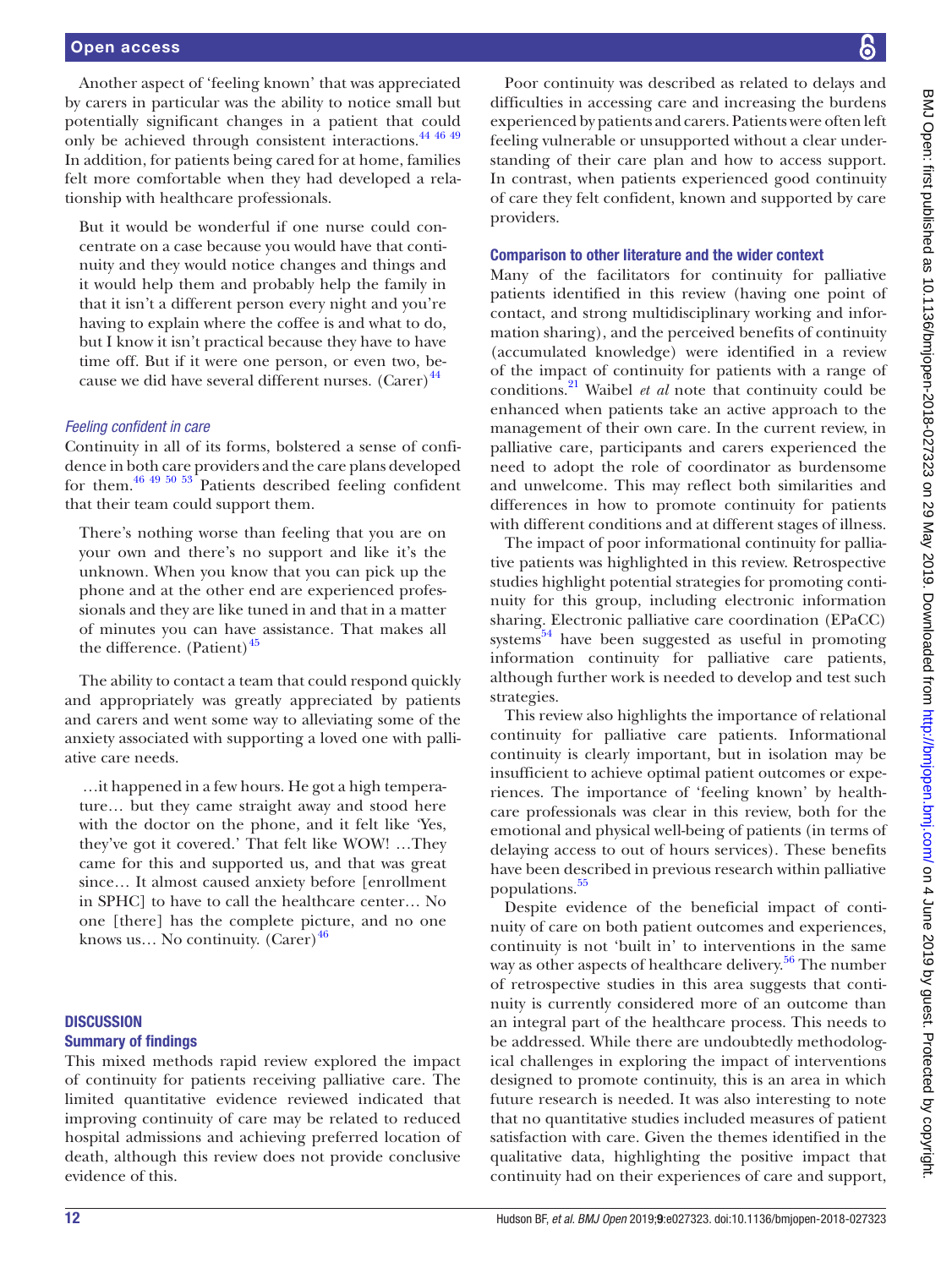this is perhaps something to be considered in future studies.

Continuity of care is difficult to deliver, and can be hard to measure, but is vitally important to patients. Relational continuity provides the context on which to build individualised care plans for patients, that in turn, requires informational and managerial continuity between services to be effective. Improving continuity in palliative care may not remove every negative experience for palliative care patients and their families. However, the contrasts in reports of patients who had, and had not, perceived continuity in their care in this review demonstrate the beneficial effects that continuity can have in terms of feeling safe, known and supported. While continuity may not be the panacea for all the challenges in providing high quality palliative care, we believe that good continuity, in a range of forms, can go a long way to improving a difficult time in a family or a person's life. We acknowledge that where continuity is more integrated into care, or where elements of interventions are not identified as continuity facilitators, they may not have been included in this review.

## Limitations

There are a number of limitations to this review that warrant consideration. This rapid review was completed within 12 weeks and only research published within the last 10 years was included, grey literature and the views of healthcare professionals were not included.

Half of included studies were conducted in the UK. We acknowledge that patient experiences are shaped by the healthcare services and structures of the country in which they are receiving care, however aspects of the experience of both good and poor continuity may transcend national borders.

Defining which interventions should be considered eligible for inclusion in this review was a challenge given the various definitions and approaches to continuity found in the literature. Consensus over whether an article was eligible for inclusion was assessed through consulting the full text articles, referring back to the definitions of continuity outlined in Haggerty et al's review<sup>2</sup> and discussion among the research team.

#### Implications for future research and practice

The development of future interventions to improve care for palliative patients should consider how strategies for promoting both information and relational continuity can be embedded within interventions, and subsequently healthcare, alongside robust methods to measure the extent and impact of continuity achieved.

## **CONCLUSIONS**

The impact of poor continuity and the potential benefits of improved continuity highlighted in this review add additional evidence to the body of literature calling for increased efforts to promote both informational

and relational continuity for palliative care patients. Methods for enhancing, and recording continuity should be considered in the design and development of future healthcare interventions, across the lifespan.

Contributors BFH, BN and SB conceptualised the study. BFH designed the search strategy. BFH ran the search strategy. BFH screened the articles, extracted data, analysed the results and drafted the manuscript. BN reviewed eligible articles. BFH, BN, SB and PS critically reviewed several drafts of the manuscript and approved the final draft.

Funding BFH, SB and BN's role were supported by Marie Curie. PS's role was supported by the Marie Curie Chair's grant. PS is supported by the UCLH NIHR Biomedical Research Centre.

Competing interests None declared.

Patient consent for publication Not required.

Provenance and peer review Not commissioned; externally peer reviewed.

Data sharing statement No additional data are available for this manuscript.

Open access This is an open access article distributed in accordance with the Creative Commons Attribution Non Commercial (CC BY-NC 4.0) license, which permits others to distribute, remix, adapt, build upon this work non-commercially, and license their derivative works on different terms, provided the original work is properly cited, appropriate credit is given, any changes made indicated, and the use is non-commercial. See: [http://creativecommons.org/licenses/by-nc/4.0/.](http://creativecommons.org/licenses/by-nc/4.0/)

#### **REFERENCES**

- <span id="page-12-0"></span>1. Freeman G, Hughes J. *Continuity of care and the patient experience. An Inquiry into the Quality of General Practice in England*: The Kings Fund, 2010.
- <span id="page-12-1"></span>2. Haggerty JL, Reid RJ, Freeman GK, *et al*. Continuity of care: a multidisciplinary review. *[BMJ](http://dx.doi.org/10.1136/bmj.327.7425.1219)* 2003;327:1219–21.
- <span id="page-12-2"></span>3. Mainous AG, Baker R, Love MM, *et al*. Continuity of care and trust in one's physician: evidence from primary care in the United States and the United Kingdom. *[Fam Med](http://www.ncbi.nlm.nih.gov/pubmed/11199905)* 2001;33:22–7.
- <span id="page-12-3"></span>4. Pandhi N, Saultz JW. Patients' perceptions of interpersonal continuity of care. *[J Am Board Fam Med](http://www.ncbi.nlm.nih.gov/pubmed/16809654)* 2006;19:390–7.
- <span id="page-12-4"></span>5. BMA. National Survey of GPs. The Future of General Practice. 2015. British Medical Association.
- <span id="page-12-5"></span>6. Hjortdahl P, Borchgrevink CF. Continuity of care: influence of general practitioners' knowledge about their patients on use of resources in consultations. *[BMJ](http://dx.doi.org/10.1136/bmj.303.6811.1181)* 1991;303:1181–4.
- <span id="page-12-6"></span>7. Broom DH. Familiarity breeds neglect? Unanticipated benefits of discontinuous primary care. *[Fam Pract](http://www.ncbi.nlm.nih.gov/pubmed/14507788)* 2003;20:503–7.
- <span id="page-12-7"></span>8. Brousseau DC, Meurer JR, Isenberg ML, *et al*. Association between infant continuity of care and pediatric emergency department utilization. *[Pediatrics](http://www.ncbi.nlm.nih.gov/pubmed/15060221)* 2004;113:738–41.
- 9. Nyweide DJ, Bynum JPW. Relationship Between Continuity of Ambulatory Care and Risk of Emergency Department Episodes Among Older Adults. *[Ann Emerg Med](http://dx.doi.org/10.1016/j.annemergmed.2016.06.027)* 2017;69.
- <span id="page-12-8"></span>10. Fan VS, Burman M, McDonell MB, *et al*. Continuity of care and other determinants of patient satisfaction with primary care. *[J Gen Intern](http://dx.doi.org/10.1111/j.1525-1497.2005.40135.x)  [Med](http://dx.doi.org/10.1111/j.1525-1497.2005.40135.x)* 2005;20:20.
- <span id="page-12-9"></span>11. Menec VH, Sirski M, Attawar D, *et al*. Does continuity of care with a family physician reduce hospitalizations among older adults? *[J](http://dx.doi.org/10.1258/135581906778476562)  [Health Serv Res Policy](http://dx.doi.org/10.1258/135581906778476562)* 2006;11:196–201.
- 12. Barker I, Steventon A, Deeny SR. Association between continuity of care in general practice and hospital admissions for ambulatory care sensitive conditions: cross sectional study of routinely collected, person level data. *[BMJ](http://dx.doi.org/10.1136/bmj.j84)* 2017;356:j84.
- <span id="page-12-10"></span>13. Lustman A, Comaneshter D, Vinker S. Interpersonal continuity of care and type two diabetes. *[Prim Care Diabetes](http://dx.doi.org/10.1016/j.pcd.2015.10.001)* 2016;10:165–70.
- <span id="page-12-11"></span>14. Pereira Gray DJ, Sidaway-Lee K, White E, *et al*. Continuity of care with doctors-a matter of life and death? A systematic review of continuity of care and mortality. *[BMJ Open](http://dx.doi.org/10.1136/bmjopen-2017-021161)* 2018;8:e021161.
- <span id="page-12-12"></span>15. NICE. *Patient experience in adult NHS services*. London, 2012.
- 16. Physicians ACo. *The Patient-Centered Medical Home Neighbor: The Interface of the Patient-Centered Medical Home with Specialty/ Subspecialty Practices*. Philadelphia: American College of Physicians, 2010.
- 17. Hill A, Freeman GK. *Promoting Continuity of Care in General Practice*: Royal College of Physicians, 2011.
- <span id="page-12-13"></span>18. Osborn R, Moulds D, Schneider EC, *et al*. Primary Care Physicians In Ten Countries Report Challenges Caring For Patients With Complex Health Needs. *[Health Aff](http://dx.doi.org/10.1377/hlthaff.2015.1018)* 2015;34:2104–12.